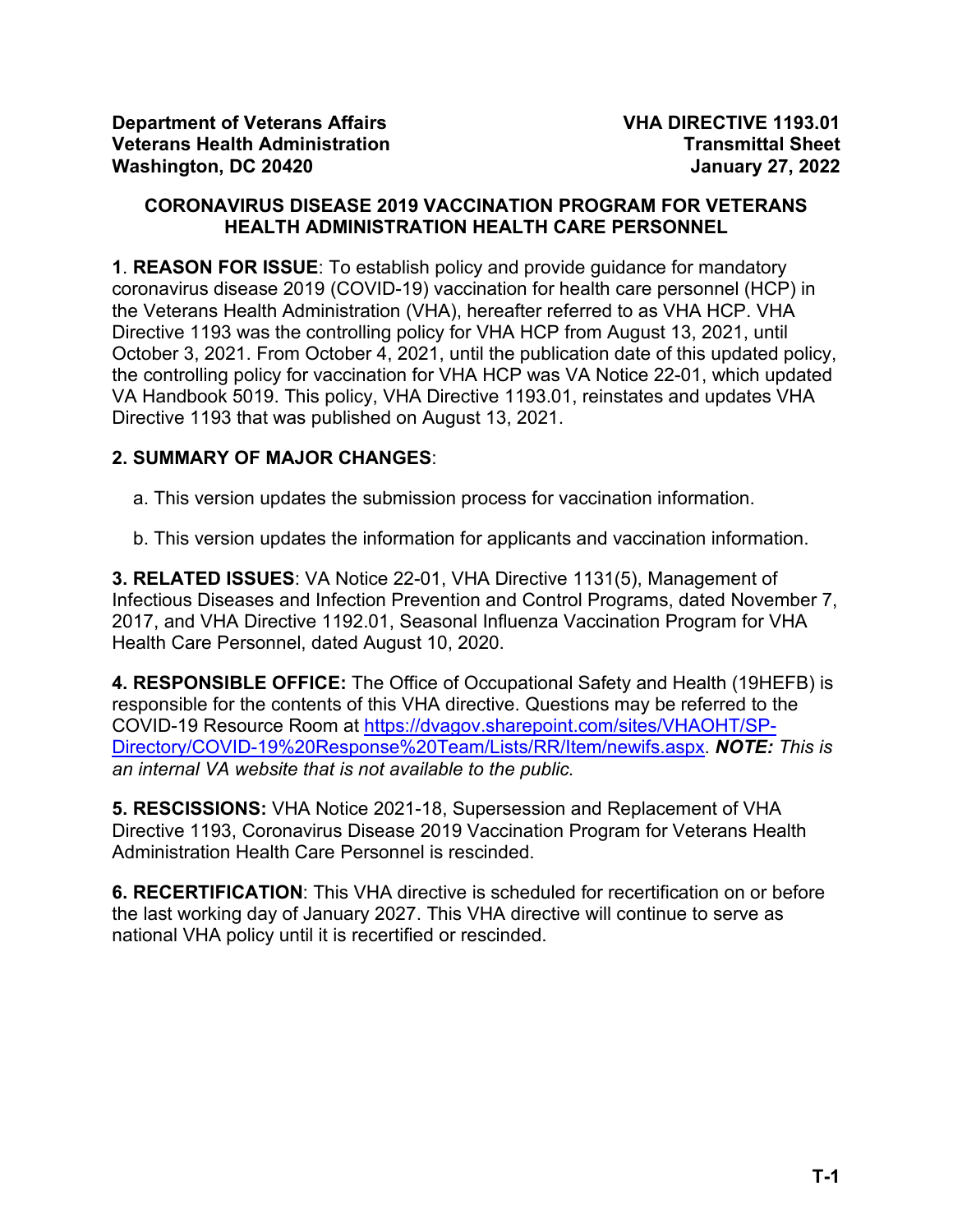## **BY DIRECTION OF THE OFFICE OF THE UNDER SECRETARY FOR HEALTH**

/s/ RimaAnn O. Nelson Assistant Under Secretary for Health for Operations

**NOTE**: All references herein to VA and VHA documents incorporate by reference subsequent VA and VHA documents on the same or similar subject matter.

**DISTRIBUTION**: Emailed to the VHA Publications Distribution List on January 27, 2022.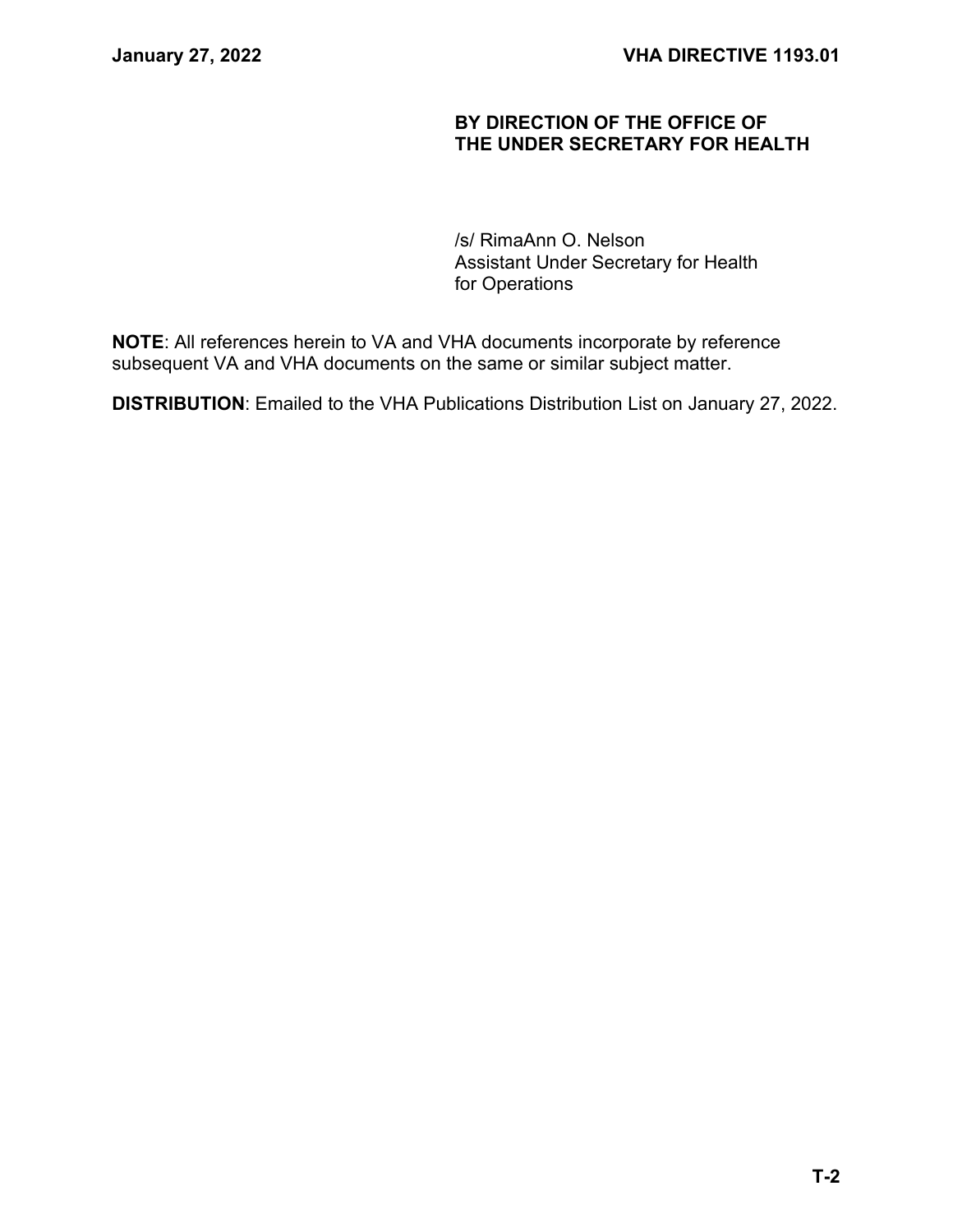# **CONTENTS**

## **CORONAVIRUS DISEASE 2019 VACCINATION PROGRAM FOR VETERANS** HEALTH ADMINISTRATION HEALTH CARE PERSONNEL

| <b>APPENDIX A</b>                                               |  |
|-----------------------------------------------------------------|--|
| PROCEDURES FOR IMPLEMENTING THE COVID-19 VACCINATION PROGRAM AT |  |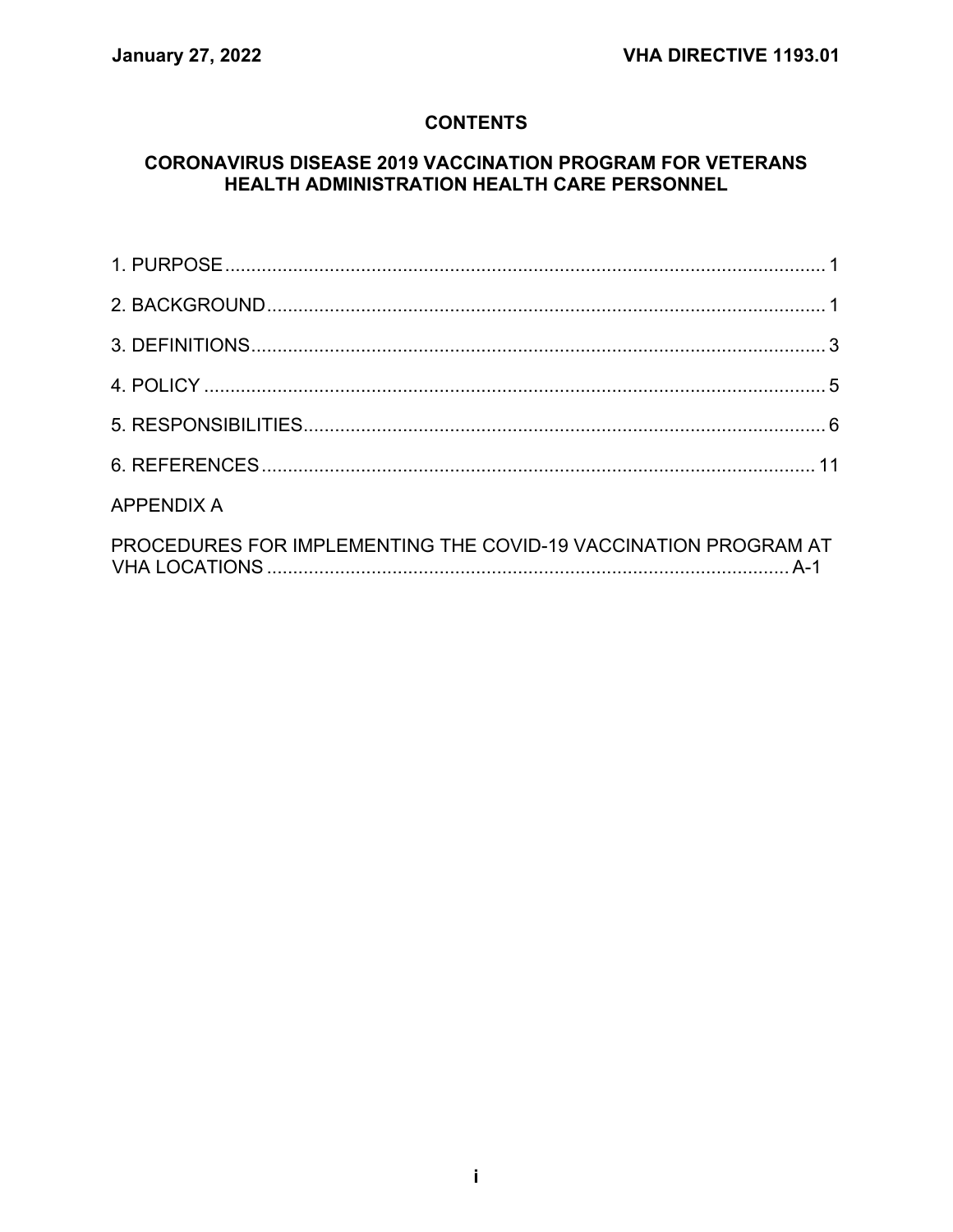## **CORONAVIRUS DISEASE 2019 VACCINATION PROGRAM FOR VETERANS HEALTH ADMINISTRATION HEALTH CARE PERSONNEL**

<span id="page-3-0"></span>**1. PURPOSE.** This Veterans Health Administration (VHA) directive establishes policy and provides guidance for the prevention of coronavirus disease 2019 (COVID-19) in VA medical facilities through the vaccination of VHA HCP. It provides procedures for VHA HCP to submit proof of a complete COVID-19 vaccination series and request accommodation to the vaccination requirement. It includes workplace safety protocols VHA HCP are expected to follow and describes procedures for noncompliance with this policy. *NOTE: This policy, VHA Directive 1193.01, reissues and revises the August 13, 2021, publication of VHA Directive 1193, which was superseded on October 4, 2021. VHA Notice 2021-18 which published the superseding of VHA Directive 1193 is rescinded by this directive.* **AUTHORITIES:**

a. 38 U.S.C. § 7301(b).

b. 38 U.S.C. § 7318(b).

c. 38 U.S.C. § 7421, Personnel Administration: in general.

d. 5 C.F.R. § 339.205, Medical Evaluation Programs.

e. Executive Order 13991, Protecting the Federal Workforce and Requiring Mask-Wearing.

f. OPM Approved Variation to 5 C.F.R. § 339.205 dated August 11, 2021.

## <span id="page-3-1"></span>**2. BACKGROUND**

a. The emergence of SARS-CoV-2, the virus that causes COVID-19, has led to a global pandemic with dramatic societal and economic impact on individuals and communities since late 2019. To combat this ongoing global health threat, and to reduce the risk of symptomatic laboratory-confirmed COVID-19, hospitalization due to COVID-19, and associated deaths, the Centers for Disease Control and Prevention (CDC) and its Advisory Committee on Immunization Practices (ACIP) recommends everyone 5 years of age and older receive a COVID-19 vaccination.

b. Recognized modes of SARS-CoV-2 transmission are via inhalation of very small droplets and aerosol particles that contain infectious virus, deposition of virus carried in exhaled droplets and particles onto exposed mucous membranes, and touching mucous membranes with hands soiled by exhaled respiratory fluids containing virus or from touching inanimate surfaces contaminated with virus. Some of these modes are similar to other respiratory pathogens that cause severe acute viral respiratory syndromes. Very small droplets and aerosol particles can land in the mouths or noses of people who are within approximately 3 to 6 feet from an infected person or possibly be inhaled into the lungs.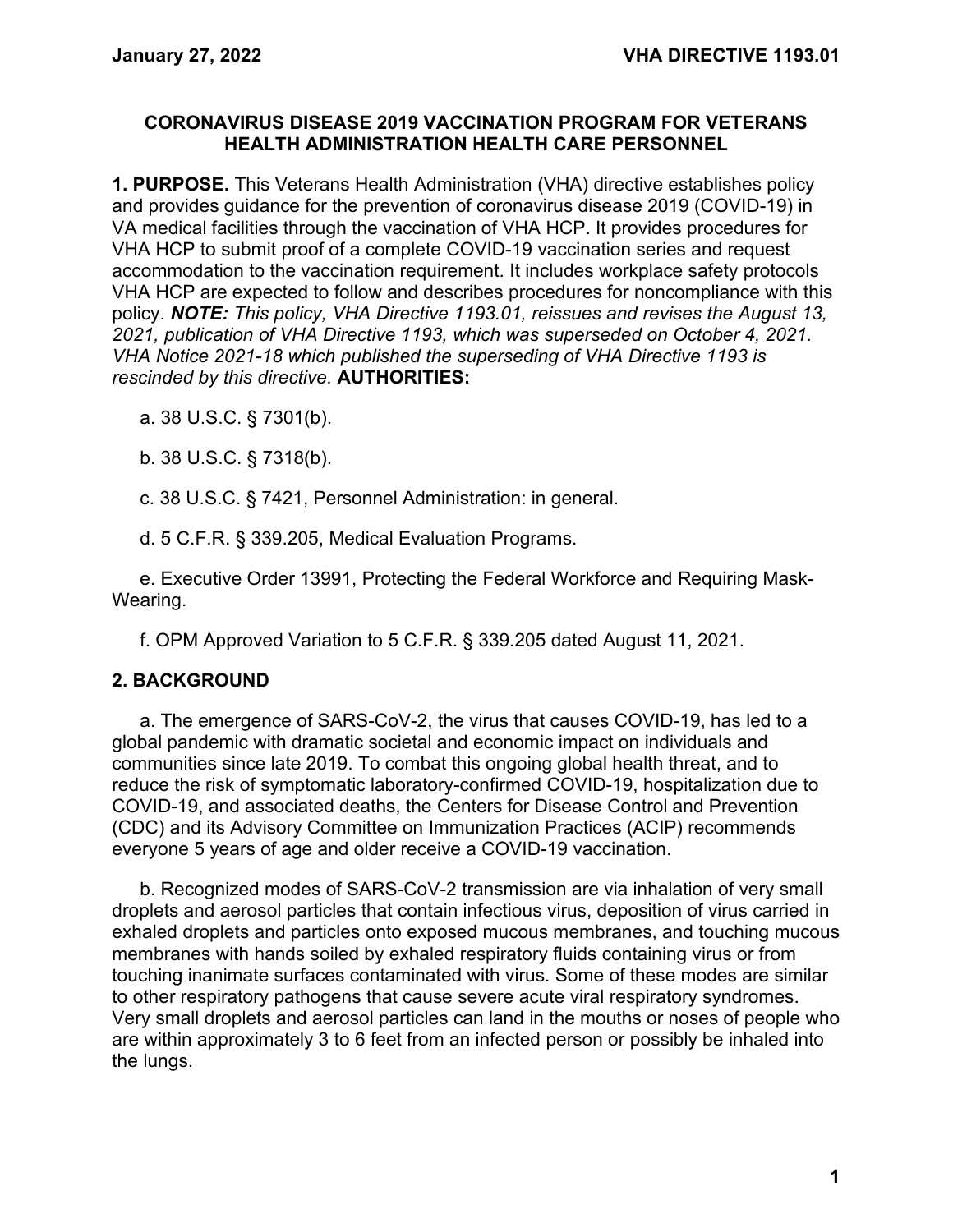c. Changes in SARS-CoV-2 can lead to emergence of new variants. Such variants, such as the Delta variant and the Omicron variant, have different characteristics. New variants can produce changes in viral transmission and changes in the the risks of severe illness, hospitalization, and death. Vaccination remains the safest strategy for protecting against contracting SARS-CoV-2 and decreasing emergence of new viral variants.

d. The advent of vaccines does not eliminate the grave danger from exposure to SARS-CoV-2 in workplaces where some members of the workforce are not fully vaccinated and patients may not be vaccinated. In fact, VHA community living centers (CLCs), without fully vaccinated staff introduce a potentially significant source of SARS-CoV-2 infections leading to ongoing viral transmission among vulnerable populations in the CLCs. In addition, transmission of circulating viral variants raises public health concerns that hospitalization rates will rise, along with serious or fatal outcomes for those who contract COVID-19. As of January 24, 2022, there have been 549,814 Veteran and employee cases of COVID-19 in VA, and 18,725 known deaths. Greater than 52,000 of these COVID-19 cases have occurred among VA staff. During the same period, over 320,936 employees and other health care personnel in VHA have been fully vaccinated against COVID-19. *NOTE: VA COVID-19 National Summary is available at: [https://www.accesstocare.va.gov/Healthcare/COVID19NationalSummary.](https://www.accesstocare.va.gov/Healthcare/COVID19NationalSummary)*

e. Society and professional norms set the expectation that HCP "do no harm" to the patients they treat and serve. Employees of VA work to serve Veterans as part of the health care system and have a duty to protect their colleagues and the HCP with whom they may interact. This expectation can reasonably be applied to all health care staff in interactions with their colleagues such that employees of VA who work to serve Veterans as part of the health care system also have a duty to protect their colleagues. Accordingly, employees must take every reasonable step to prevent transmission of SARS-CoV-2 in VA medical facilities. Among other prevention efforts, which may include masking, social distancing, respiratory etiquette, and hand hygiene, vaccination against COVID-19 is fundamental to the prevention of COVID-19 for both patients and staff, and to the mitigation of transmission of this virus among susceptible populations in the workplace.

f. More than 529 million doses of COVID-19 vaccine have been given in the United States from December 14, 2020, through January 18, 2022, with the most robust safety monitoring in vaccine history. COVID-19 vaccines have been administered since receiving emergency use authorization by the Food and Drug Administration (FDA) with rare serious adverse reactions reported after vaccination. All FDA-authorized or approved COVID-19 vaccines are safe and effective and reduce the risk of severe disease, hospitalization, and death due to COVID-19.

g. In addition to CDC and ACIP, other preeminent health care organizations, such as the American Medical Association, American Nurses Association, American Hospital Association, the Association of American Medical Colleges, among others, urge the public to get vaccinated against COVID-19. Additional information about supporting organizations can be found here: [Supporting OSHA COVID-19 vaccine mandates |](https://www.ama-assn.org/press-center/press-releases/ama-joins-health-care-experts-supporting-osha-covid-19-vaccine-mandates)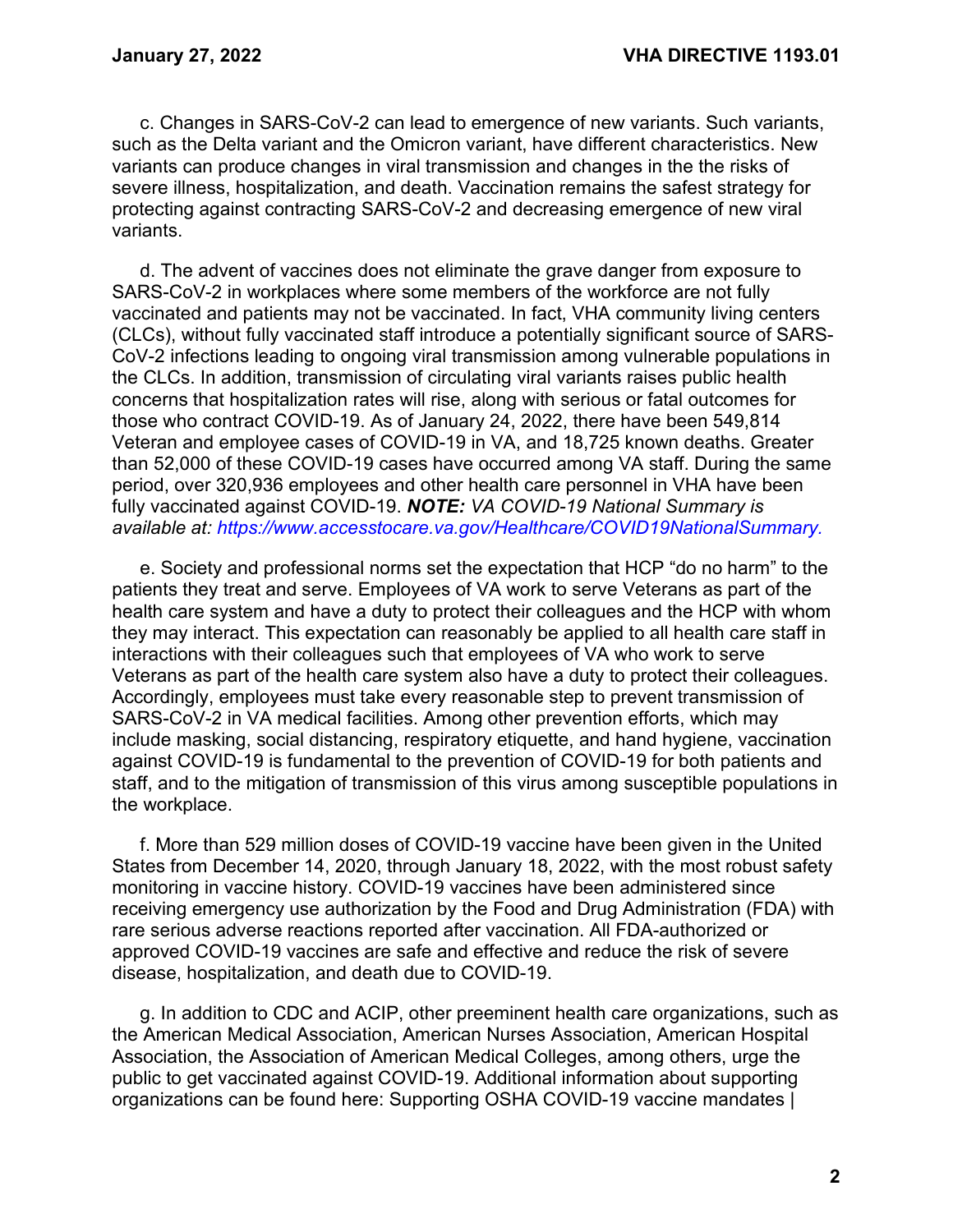[American Medical Association \(ama-assn.org\).](https://www.ama-assn.org/press-center/press-releases/ama-joins-health-care-experts-supporting-osha-covid-19-vaccine-mandates) Moreover, the American College of Physicians strongly encourages vaccination of physicians, other health care professionals, and patients when available. On July 13, 2021, a Multisociety Statement from the leading Infectious Diseases Societies was issued in the Infection Control & Hospital Epidemiology journal recommending that the COVID-19 vaccination should be a condition of employment for all health care personnel. Additional information about supporting organizations can be found here: Supporting OSHA COVID-19 vaccine mandates | American Medical Association (ama-assn.org). *NOTE: The Multisociety Statement is available at: [https://www.cambridge.org/core/journals/infection-control-and](https://www.cambridge.org/core/journals/infection-control-and-hospital-epidemiology/article/multisociety-statement-on-covid19-vaccination-as-a-condition-of-employment-for-healthcare-personnel/690D1804B72FFF89C5FC0AED0043AD62)[hospital-epidemiology/article/multisociety-statement-on-covid19-vaccination-as-a](https://www.cambridge.org/core/journals/infection-control-and-hospital-epidemiology/article/multisociety-statement-on-covid19-vaccination-as-a-condition-of-employment-for-healthcare-personnel/690D1804B72FFF89C5FC0AED0043AD62)[condition-of-employment-for-healthcare](https://www.cambridge.org/core/journals/infection-control-and-hospital-epidemiology/article/multisociety-statement-on-covid19-vaccination-as-a-condition-of-employment-for-healthcare-personnel/690D1804B72FFF89C5FC0AED0043AD62)[personnel/690D1804B72FFF89C5FC0AED0043AD62#.](https://www.cambridge.org/core/journals/infection-control-and-hospital-epidemiology/article/multisociety-statement-on-covid19-vaccination-as-a-condition-of-employment-for-healthcare-personnel/690D1804B72FFF89C5FC0AED0043AD62) This website is outside VA control and may not conform to Section 508 of the Rehabilitation Act of 1973.*

## <span id="page-5-0"></span>**3. DEFINITIONS**

a. **Face Mask**. For the purposes of this directive, a face mask is a disposable surgical, medical procedure, dental, or isolation mask, provided by VHA, that covers the nose and mouth and fits snugly against the sides of face without gaps. Masks and respirators are effective at reducing transmission of SARS-CoV-2, the virus that causes COVID-19, when worn consistently and correctly. Face masks should be worn as outlined in local and national policies. *NOTE: Fitted N95 respirators or other respirators are not required by this policy, but they should be used when appropriate to the task (e.g., when caring for a patient on airborne infection isolation precautions). If N95 or higher respirators are used, they also serve the purpose of being considered a face mask for this directive*. VHA guidance further expands the use of voluntary N95 masks (filtering facepieces).

b. **Health Care Personnel.** Healthcare personnel (HCP) refers to all paid and unpaid persons who work in or travel to VHA locations who have the potential for direct or indirect exposure to patients or infectious materials, including body substances (e.g., blood, tissue, and specific body fluids); contaminated medical supplies, devices, and equipment; contaminated environmental surfaces; or contaminated air. These HCP may include, but are not limited to, emergency medical service personnel, nurses, nursing assistants, physicians, technicians, therapists, phlebotomists, pharmacists, health professions trainees (HPTs), and persons (e.g., clerical, dietary, environmental services, laundry, security, maintenance, engineering and facilities management, administrative, billing, and volunteer personnel) not directly involved in patient care but potentially exposed to infectious agents that can be transmitted from HCP and patients. HCP include all VA licensed and unlicensed, clinical and administrative, paid and without compensation, full- and part-time, intermittent, fee basis employees who are expected to perform any or all of their work at these locations. HCP also includes VHA personnel providing home-based care to Veterans and drivers and other personnel whose duties put them in contact with patients outside VA medical facilities.

*NOTE: VHA HCPs do not include remote workers who only infrequently enter VHA locations.*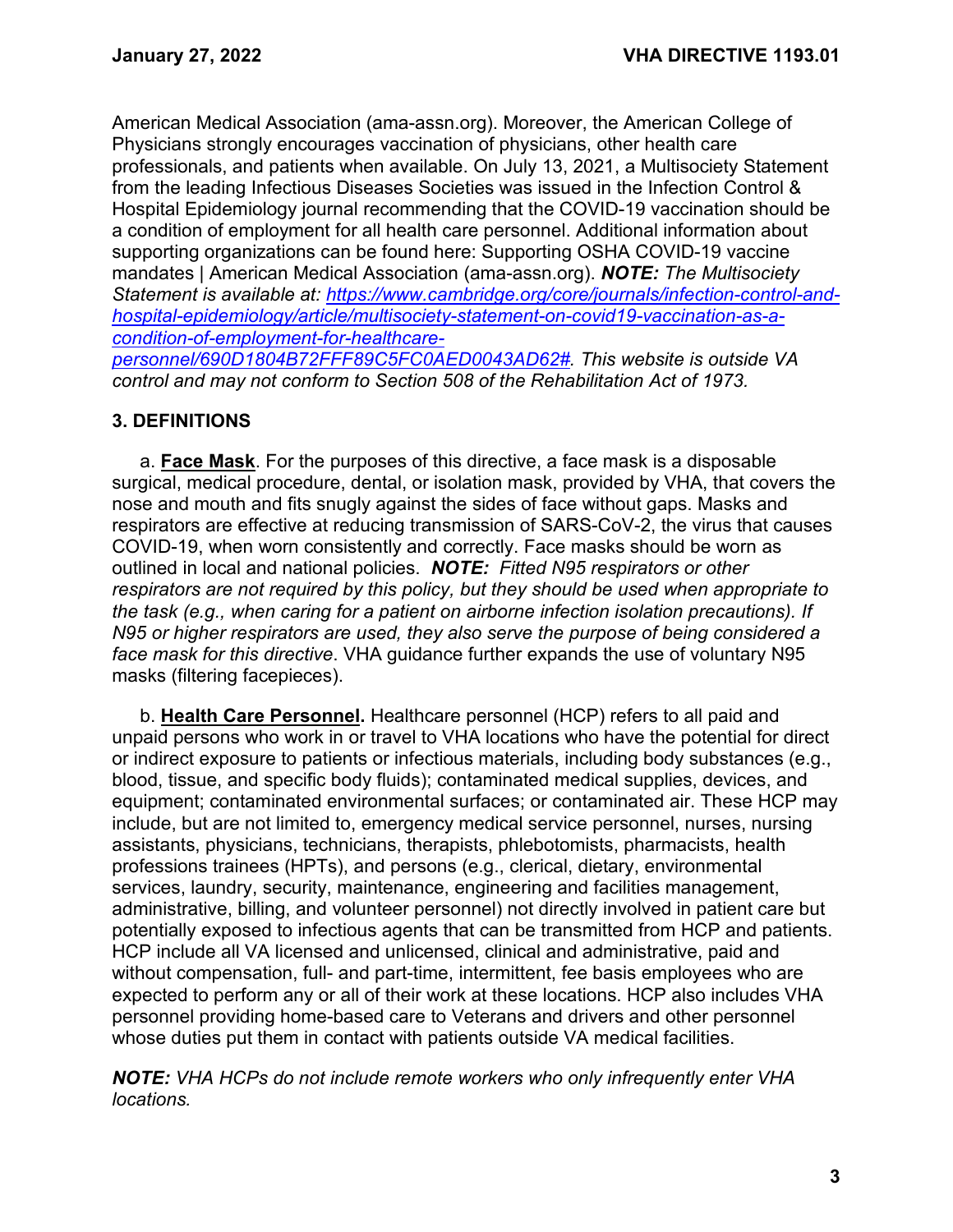*NOTE: VA employees who work in VHA locations but are not part of VHA are not covered by the contents of this Directive.*

c. **Fully Vaccinated.** The definition of fully vaccinated will be in accordance with current CDC definitions. At the time of publication, the CDC considers an individual "fully vaccinated" for COVID-19 two weeks after receipt of the requisite number of doses of a COVID- 19 vaccine either approved or authorized for emergency use by the FDA or that has been listed for emergency use by the World Health Organization (WHO). For Pfizer-BioNTech, Moderna, or AstraZeneca/Oxford, that is two weeks after an employee has received the second dose of a two-dose series. For Johnson and Johnson (J&J)/Janssen, that is two weeks after receipt of a single-dose. Clinical trial participants from a United States site who are documented to have received the full series of an "active" (not placebo) COVID-19 vaccine candidate, for which vaccine efficacy has been independently confirmed, are considered fully vaccinated two weeks after they complete the vaccine series. Currently, the Novavax COVID-19 vaccine meets these criteria. There is currently no post-vaccination time limit to retain fully vaccinated status. *NOTE: For more information, CDC guidelines are available at:* 

*[https://www.cdc.gov/vaccines/covid-19/clinical-considerations/covid-19-vaccines](https://www.cdc.gov/vaccines/covid-19/clinical-considerations/covid-19-vaccines-us.html#people-vaccinated-outside-us)[us.html#people-vaccinated-outside-us](https://www.cdc.gov/vaccines/covid-19/clinical-considerations/covid-19-vaccines-us.html#people-vaccinated-outside-us)*.

d. **Government-wide travel restrictions.** Restrictions on official government travel due to COVID-19 are established by the Safer Federal Workforce Task Force COVID-19 Workplace Safety: Agency Model Safety Principles. Restrictions on official government travel are outlined in VA travel policy and communicated in the Office of Human Resources and Administration/Operations, Security and Preparedness (HRA/OSP), Office of the Chief Human Capital Officer (OCHCO) Bulletins and VA Administration-specific policies.

e. **Physical distancing.** CDC and the Occupational Safety and Health Administration (OSHA) define physical distancing as maintaining a sufficient distance between two people such that the risk of disease transmission through inhalation of virus-containing particles from an infected individual is significantly reduced. Adequate physical distancing to prevent droplet transmission of infectious diseases is generally considered to be at least six (6) feet when indoors. This term is also referred to as social distancing.

f. **VHA Locations.** VHA locations include, but are not limited to, VA medical facilities (hospitals) and associated clinics, community living centers (CLCs), community-based outpatient clinics (CBOCs), domiciliary units, Vet centers and VA-leased medical facilities.

g. **COVID-19 Vaccine.** According to the CDC, the COVID-19 vaccine is defined as an FDA-approved or authorized commercially available product recommended by the CDC for the prevention of COVID-19. Employees who have already been vaccinated with or, in the event there is limited supply, elect to be vaccinated with any CDC recommended vaccine series under emergency use authorization by the FDA or listed for emergency use by the WHO, will be considered as having met the requirements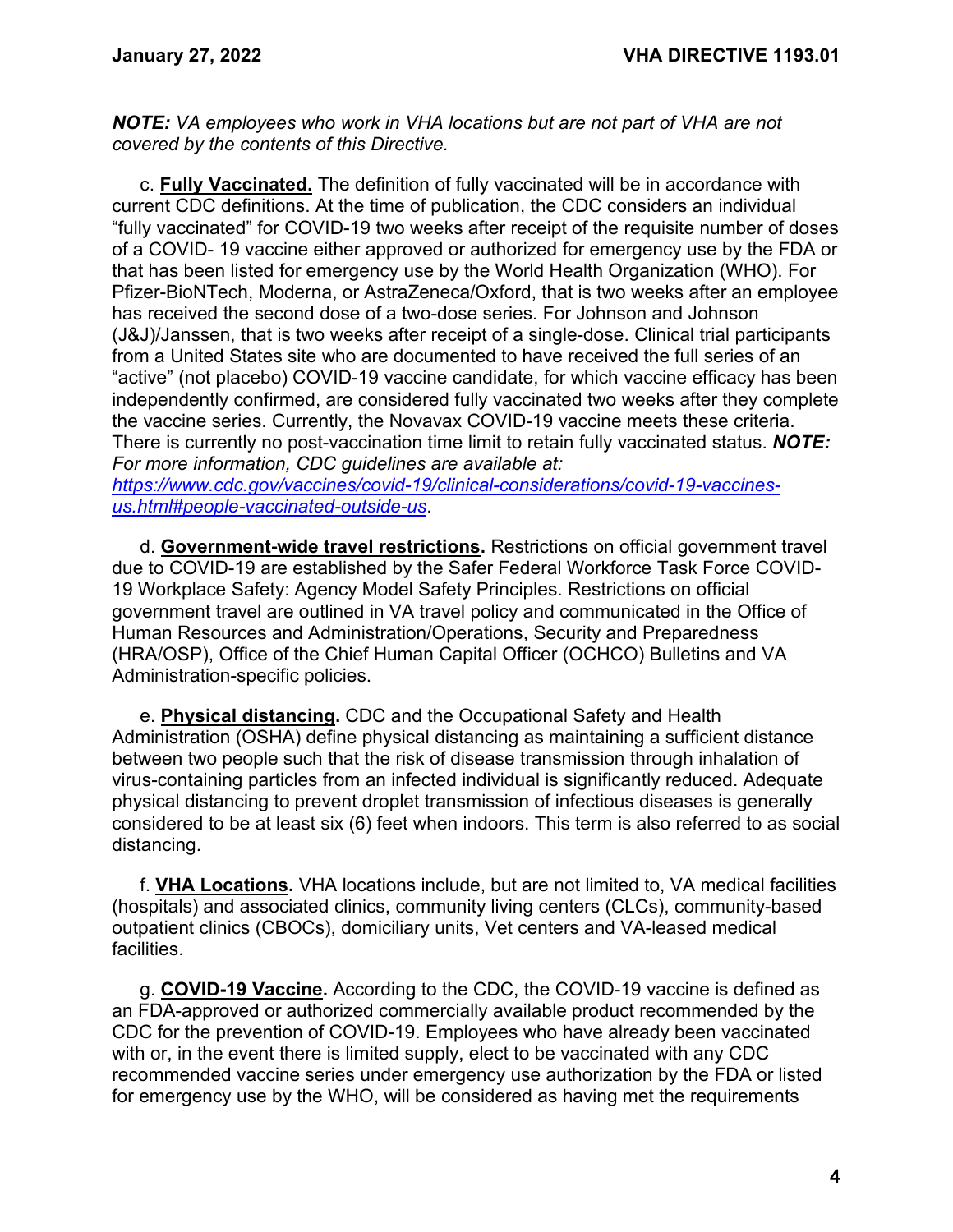under this Directive. CDC guidelines should be followed to determine whether individuals who received COVID-19 vaccines that are not approved or authorized by FDA may be considered fully vaccinated. *NOTE: For more information, CDC website is available at: [https://www.cdc.gov/coronavirus/2019-ncov/index.html.](https://www.cdc.gov/coronavirus/2019-ncov/index.html)*

h. **Accommodation Request.** A request for an accommodation, for the purpose of this directive, is a request to change, modify, or remove the workplace requirement to be fully vaccinated against COVID-19, on the basis of pregnancy or religion under Title VII or on the basis of disability under the Rehabilitation Act/Americans with Disabilities Act, as amended.

i. **Remote employee**. An employee approved for a special type of arrangement as defined in VA Handbook 5011, Part II, Chapter 4 under which an employee is scheduled to perform work within or outside the local commuting area of an agency worksite and is not expected to report to the agency worksite on a regular and recurring basis. Employees on approved full-time telework that are not expected to report to the office due to a temporary accommodation granted during the COVID-19 pandemic are not considered remote employees. Remote employees are not covered by this notice.

j. **Telework employee**. An employee that is approved for a flexible work arrangement as defined in VA Handbook 5011, Part II, Chapter 4 under which an employee performs the duties and responsibilities of their position and other authorized activities, from an approved worksite other than the location from which the employee would otherwise work. Teleworking employees are required to report to the agency worksite at least twice each pay period on a regular, recurring basis unless a temporary accommodation applies. Telework employees are covered by this notice.

k. **Virtual employee**. An employee who performs "virtual work" as defined in VA Handbook 5011, Part II, Chapter 4. Virtual work is defined as work performed on a fulltime basis using a VA-leased space or at a VA facility other than the facility that hired the employee. Virtual employees must adhere to all local safety measures in place for COVID-19 at the VA-leased space or VA facility where they perform work. Virtual employees are only covered by this notice when the space in which work is performed is a VHA location in which the employee has the potential for direct or indirect exposure to patients or infectious materials, including body substances (e.g., blood, tissue, and specific body fluids); contaminated medical supplies, devices, and equipment; contaminated environmental surfaces; or contaminated air.

## <span id="page-7-0"></span>**4. POLICY**

a. It is VHA policy that all VHA Health Care Personnel (HCP) are required to be fully vaccinated against COVID-19 or obtain an approved accommodation for medical, pregnancy, or religious reasons, when required by law. All VHA entities will implement a mandatory COVID-19 vaccination program by requiring all VHA HCP to be fully vaccinated or obtain an accommodation. Compliance with this directive is a requirement. VHA HCP in violation of this directive may face disciplinary action up to and including removal from Federal service.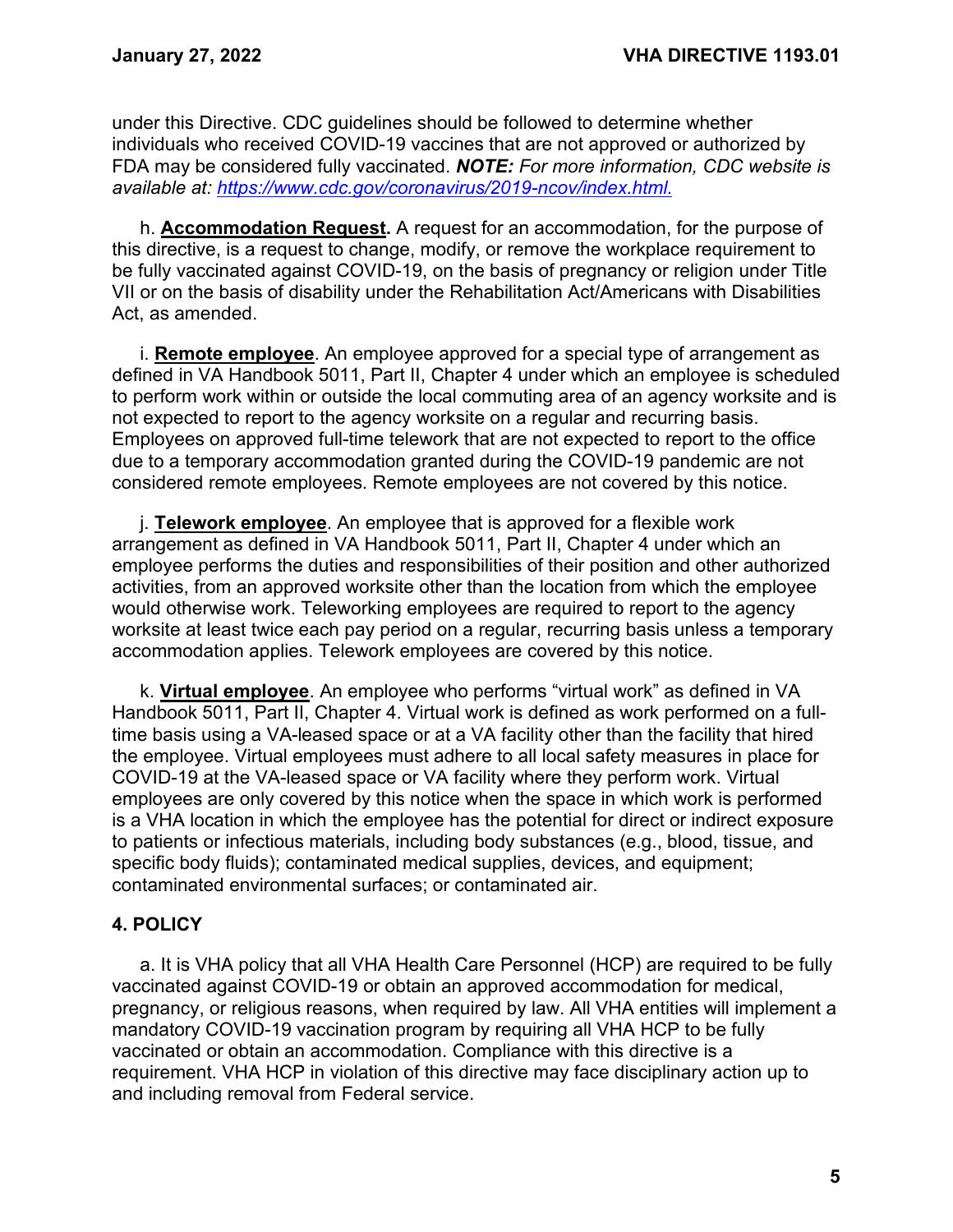b. VHA HCP are required to provide acceptable proof of vaccination status (as defined in this directive) and certify under penalty of perjury that the documentation submitted is true and correct, even if an employee has previously attested to their vaccination status. Employees who have provided acceptable proof of vaccination under VA Notice 22-01 are compliant with this requirement.

c. Information provided by the employee will be protected as required by the Privacy Act, and any other relevant statute, regulation, or VA policy.

d. When there is an urgent mission-critical hiring need to onboard new employees in HCP positions prior to those individuals being fully vaccinated, an extension to the vaccination requirement may be approved by the field facility head. When such extensions are approved, the newly hired employee(s) must be fully vaccinated or request an accommodation within 60 calendar days of their start date and follow safety protocols for not fully vaccinated individuals until they are fully vaccinated. This cannot be used for positions designated on VA Form 10230a.

## <span id="page-8-0"></span>**5. RESPONSIBILITIES**

a. **Under Secretary for Health.** The Under Secretary for Health is responsible for the overall administration and compliance with this directive.

b. **Assistant Under Secretary for Health for Operations.** The Assistant Under Secretary for Health for Operations is responsible for:

(1) Communicating the contents of this directive to each of the VISNs.

(2) Assisting VISN Directors to resolve implementation and compliance challenges in all VA medical facilities within that VISN.

(3) Providing oversight of the VISNs to ensure compliance with this directive and its effectiveness.

(4) Collaborating with the Assistant Under Secretary for Health for Support Services and the Assistant Under Secretary for Health for Quality and Patient Safety to support monitoring, reporting and evaluation of the impact of this directive.

(5) Designating management officials outside of immediate supervisors, if applicable, to decide requests for accommodation to the vaccination workplace requirement and any associated requests for accommodations for mitigating measures in VHA Field Facilities.

c. **The Director of VHA Analytics, Performance and Integration** shall aggregate, analyze, and report to the facility leadership all metrics for the purposes of evaluating the COVID-19 vaccination program. Personally Identifiable Information (PII) and Personal Health Information (PHI) are subject to the Privacy Act, and the regulations promulgated under the Health Insurance Portability and Accountability Act (HIPAA Rules). The information may not be used or disclosed unless an individual has a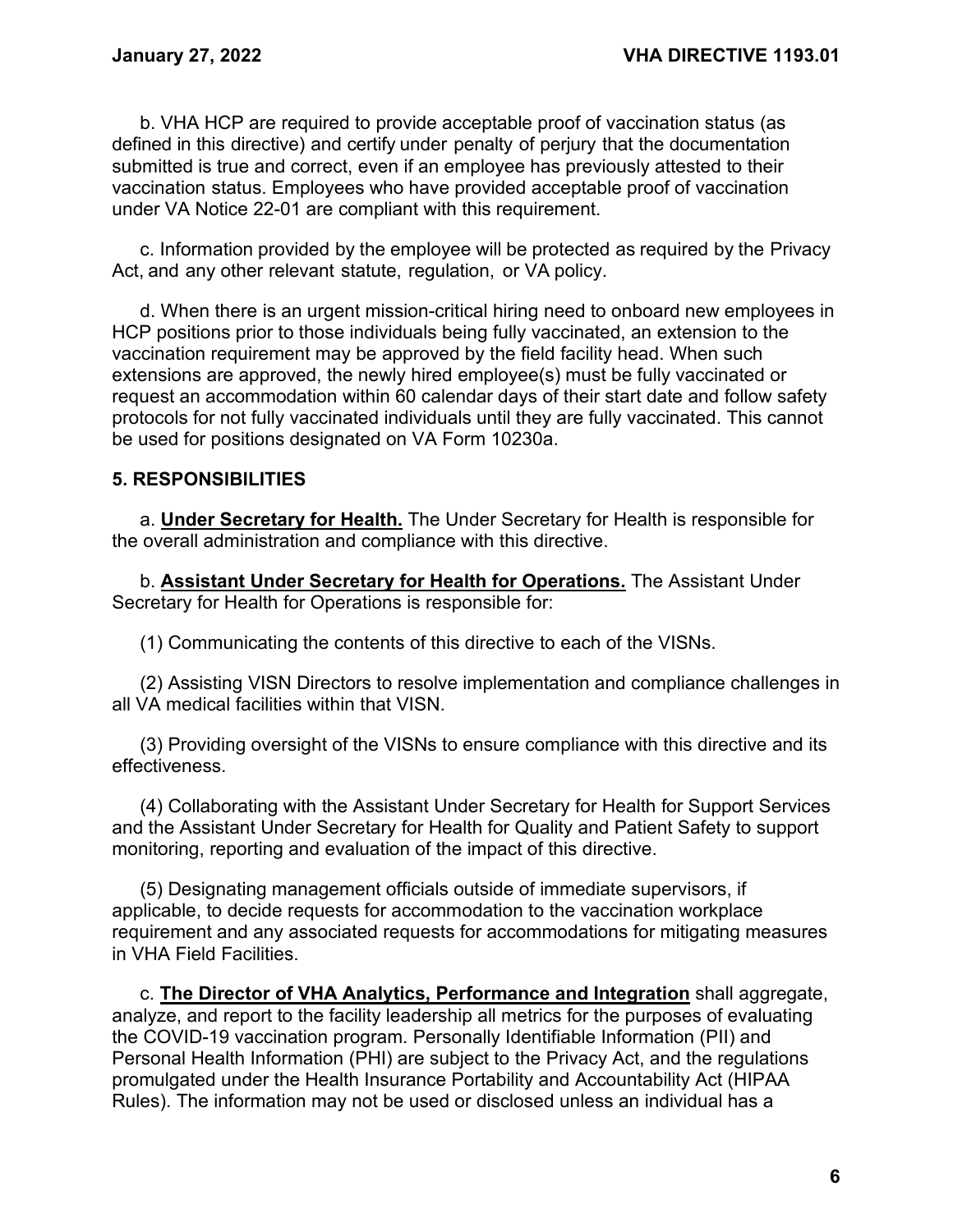legitimate need to know the information in the performance of their duties or as otherwise permitted by law.

d. **Medical Advisor, Office of Occupational Safety and Health**. The Medical Advisor, VHA Office of Occupational Safety and Health is responsible for collaborating with the National Center for Health Promotion and Disease Prevention to provide further guidance on policies, procedures, education and training resources for COVID-19 vaccination.

e. **Veterans Integrated Service Network Director**. Each VISN Director is responsible for:

(1) Ensuring that necessary resources are available to implement and oversee the COVID-19 vaccination program for VHA HCP in the VISN.

(2) Ensuring that all facilities within the VISN participate in oversight activities for the purposes of evaluating the COVID-19 vaccination program for VHA HCP.

f. **Field facility director, field facility head, and program office heads**. Each VHA medical facility Director is responsible for:

(1) Ensuring that all aspects of this directive are implemented at their facility.

(2) Ensuring VHA HCP have access to available training or education pertaining to proper use of face masks and other mitigation strategies that reduce the spread of SARS-CoV-2, the virus that causes COVID-19, including how to access face masks, when to wear a mask, the appropriate type of mask to wear, when to replace a mask, and proper disposal of masks, according to local conditions.

(3) Ensuring all VHA HCP are notified of the requirement to participate in the COVID-19 vaccination program, as described in Appendix A.

(4) Ensuring VHA HCP have access to information on: the current CDC Vaccine Information Statement (VIS) or Emergency Use Authorization Fact Sheet for Recipients and Caregivers; the package inserts for COVID-19 vaccines used by the VA medical facility; and COVID-19 vaccine including vaccinator and handler training.

(5) Addressing non-compliant VHA HCP, in conjunction with the supervisor and Chief Human Resources Officer, as necessary.

g. **Chief Human Resources Officer.** The Chief of Human Resources Officer for each servicing human resource office is responsible for:

(1) Notifying prospective employees, of the mandatory COVID-19 vaccination program in job opportunity announcements and tentative and final offers.

(2) Providing advice and guidance on addressing non-compliant employees, in conjunction with the supervisor and the Office of General Counsel as necessary.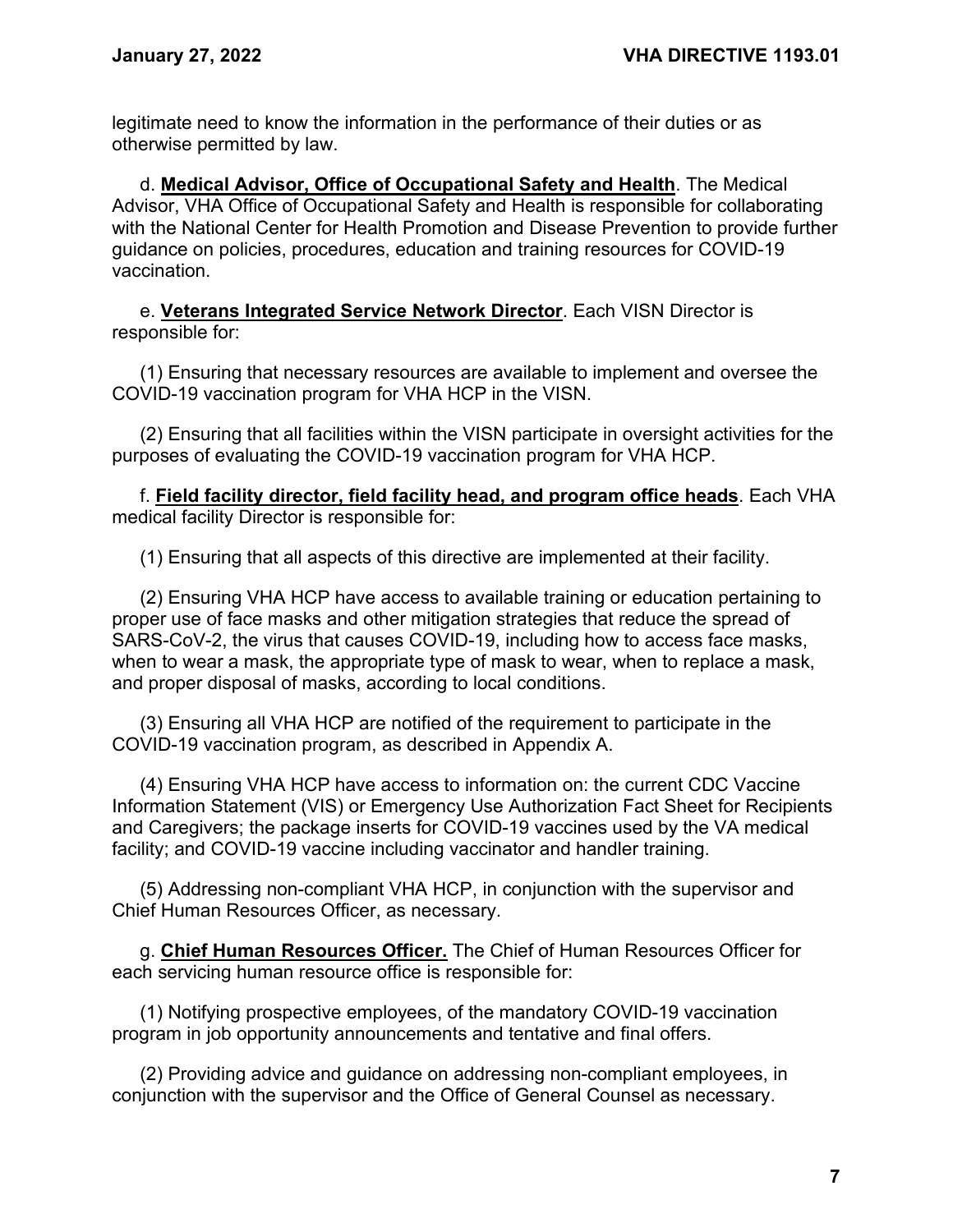(3) Ensuring all administrative actions taken in response to this directive are recorded in accordance with VA Notice 22-02, Use of the Automated Labor and Employee Relations Tracker (ALERT-HR).

(4) Facilitate the reassignment process for employees who cannot have accommodations granted in their position of record in accordance with VA Notice 22-04, Processing Reassignments as a Reasonable Accommodation Regarding the COVID-19 Vaccination Mandate.

(5) Ensuring appropriate record retention for all files related to accommodation requests.

h. **Chief, Voluntary Service.** The Chief, Voluntary Service or other designated official at each VA medical facility is responsible for:

(1) Notifying all current and prospective volunteers in HCP positions about the COVID-19 vaccination program's vaccination requirement and providing them with information about how to comply with this directive.

(2) Counselling those volunteers who are not compliant with the requirements set by this directive and implementing actions determined by the VA medical facility Director or designee for volunteers found to be in violation of this directive.

(3) Entering volunteer information into the electronic tracking system as necessary.

i. **VA Medical Facility Designated Education Officer (DEO) or Designee**. The DEO or his/her designee at each VA medical facility is responsible for all facility HPTs and:

(1) Ensuring through the Trainee Qualifications and Credentials Verification Letter (TQCVL) process that each academic affiliate, appropriate training program official and HPT is aware of the VHA COVID-19 vaccination program requirements stated below.

*NOTE: The TQCVL guide is available at: [https://www.va.gov/oaa/deo.asp.](https://gcc02.safelinks.protection.outlook.com/?url=https%3A%2F%2Fwww.va.gov%2Foaa%2Fdeo.asp&data=04%7C01%7C%7C12983c9382444d478c6d08d94abe0b7d%7Ce95f1b23abaf45ee821db7ab251ab3bf%7C0%7C0%7C637623002377473775%7CUnknown%7CTWFpbGZsb3d8eyJWIjoiMC4wLjAwMDAiLCJQIjoiV2luMzIiLCJBTiI6Ik1haWwiLCJXVCI6Mn0%3D%7C1000&sdata=DlTv6XqlyUk6K34W07TyMLnyzqIDXnpX0CwNjfJEW24%3D&reserved=0) For information on local implementation of the TQCVL process, contact the VA medical facility DEO.*

(2) Receiving and maintaining trainee compliance certification via the TQCVL for all HPTs including paid and without compensation.

(3) Communicating with the academic affiliate and appropriate individuals at the VA medical facility about the necessity of HPT compliance with this policy.

(4) Monitoring trainee compliance and documentation is the responsibility of the DEO.

j. **VHA Health Care Personnel.** VHA HCP are required to comply with this directive by: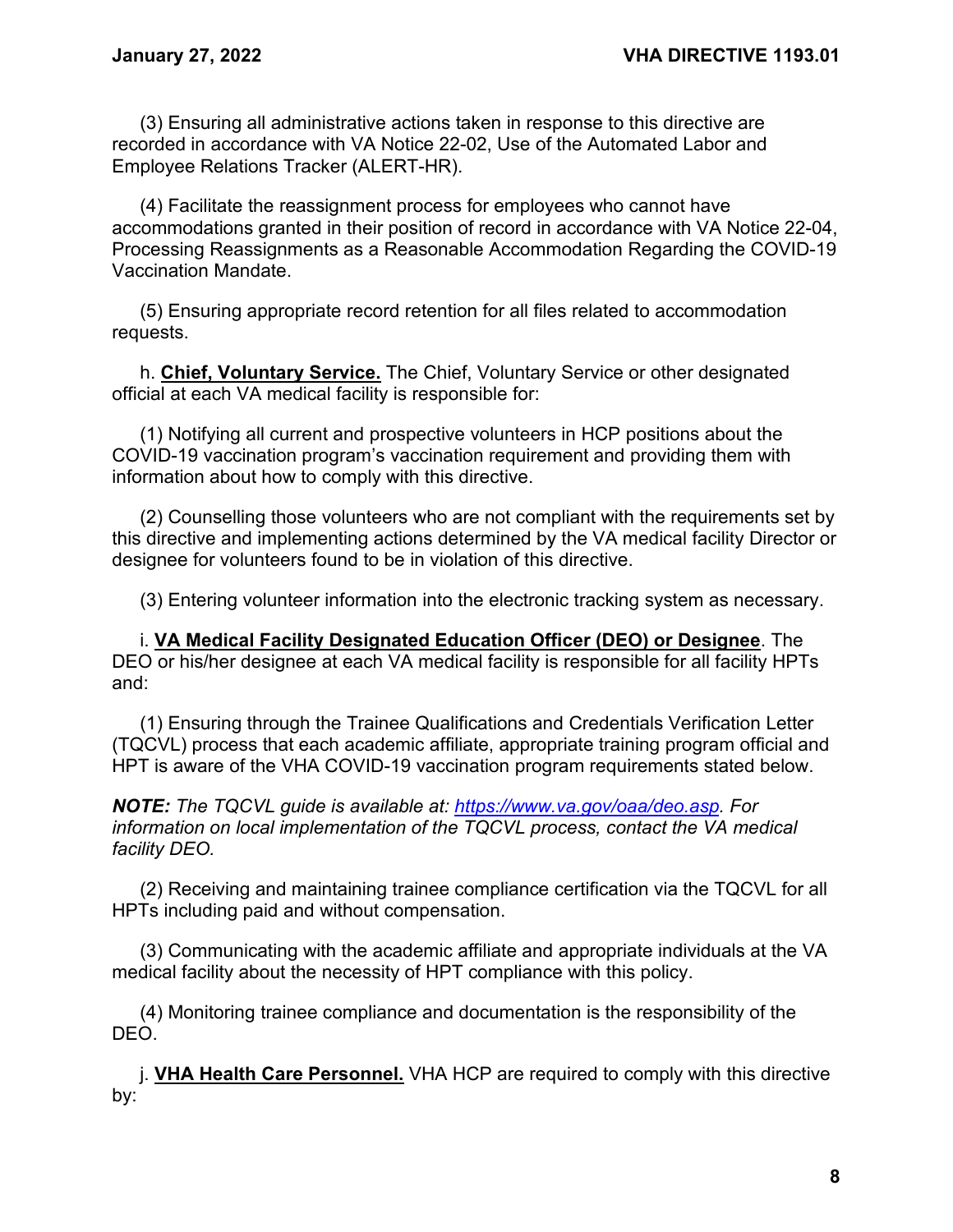(1) Receiving a complete COVID-19 vaccine series by applicable deadlines or, if an accommodation is requested and approved, wearing a face mask, physically distancing, following Government-wide travel restrictions, and complying with additional mitigation requirements such as, but not limited to, COVID-19 testing, absent additional accommodations.

(2) Submitting the required information in the designated VA system for electronic submission or a completed COVID-19 Vaccination Form, VA Form 10230c (or VA Form 10230 prior to publication of this Directive) and attaching proof of vaccination or completing a voluntary release of information form (VA 10-5345) to disclose the VA vaccination record (if vaccinated through Employee Occupational Health). The documentation must include information about the type of vaccine administered, date(s) of administration, and the name of the health care professional(s) or clinic site(s) administering the vaccine(s). Acceptable forms of documentation include a copy of the signed record of immunization from a health care provider or pharmacy, a copy of the COVID-19 Vaccination Record Card (CDC Form MLS-319813\_r, published on September 3, 2020), a copy of medical records documenting the vaccination, a copy of immunization records from a public health or state immunization information system, or a copy of any other official documentation containing the required information.

(3) VHA HCPs who previously submitted VA Form 10230 or in the VA system for electronic submission, with complete documentation as defined in this directive, are considered compliant.

(4) If a VHA HCP is seeking an accommodation to being fully vaccinated for medical, pregnancy, or religious reasons, the VHA HCP must complete the required information using the designated VA system for electronic submission, or should submit a completed COVID-19 Vaccination Form, VA Form 10230c, requesting an accommodation, acknowledging the requirement to wear a face mask, physically distance, be subject to Government-wide travel restrictions, and required COVID-19 testing and any other mitigation requirements, absent additional accommodations. The form must be submitted to the employee's supervisor.

(a) To request an accommodation for a medical condition, the VHA HCP should indicate they are requesting an accommodation using the designated system for electronic submission, VA Form 10230c, or by providing documentation identified in national collective bargaining agreement(s). Prior to the publication of this directive, VA Form 10230 was acceptable for submission and these requests will not require resubmission. If a VHA HCP requests a medical accommodation, the Management Official/supervisor is required to engage in the reasonable accommodation process in accordance with VA Directive 5975, Diversity and Inclusion, VA Handbook 5975.1, Processing Requests for Reasonable Accommodation from Employees and Applicants with Disabilities, VA Notice 22-04, Processing Requests as a Reasonable Accommodation Regarding the COVID-19 Vaccine Mandate, and processing guidance found on VA Form 10230a.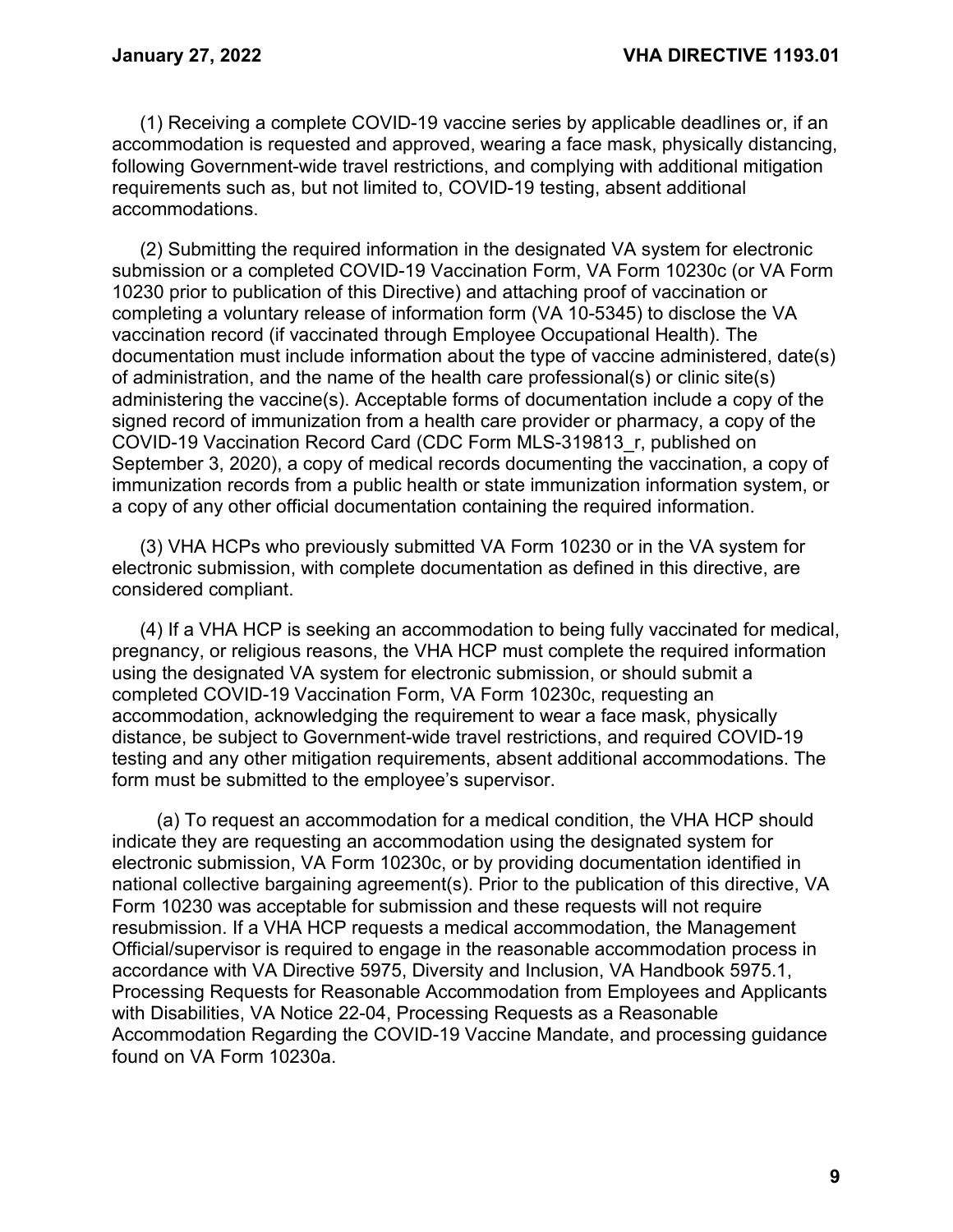(b) To request an accommodation under Title VII for religious or pregnancy related reasons, the VHA HCP should indicate they are requesting an accommodation using the designated system for electronic submission, VA Form 10230c, or by providing documentation identified in national collective bargaining agreement(s). Prior to the publication of this directive, VA Form 10230 was acceptable for submission and these requests will not require resubmission. If a VHA HCP requests an accommodation for religion or pregnancy, the Management Official/supervisor is required to engage in the reasonable accommodation process in accordance with VA Directive 5975, Diversity and Inclusion, VA Notice 22-04, Processing Reassignments as a Reasonable Accommodation Regarding the COVID-19 Vaccine Mandate, and processing guidance found on VA Form 10230a, VA Form 10230b, Title VII Accommodation Request Determination: Religious or Pregnancy, and the COVID-19 Vaccination Mandate and Religious Accommodations job aid for supervisors. The Management Official/supervisor may consult with religious accommodation advisors, human resources, Local Reasonable Accommodation Coordinators, or the Office of General Counsel for guidance on the request.

(c) While a request for accommodation for medical, pregnancy or religious reasons is being reviewed, the employee will wear a face mask, physically distance, and submit to COVID-19 testing (and any other mitigation requirements) as prescribed in VA policy, VHA policy, and any other approved interim accommodation, absent any applicable accommodation request. Official travel will also be restricted in accordance with applicable VA travel guidance.

(d) Face masks must be worn as outlined in local and national VA policies and in accordance with collective bargaining agreements and memoranda of understanding with labor unions.

k. **Applicants.** Applicants, internal and external must be fully vaccinated prior to entrance on duty and provide proof of vaccination in the manner outlined in this directive. Circumstances in which applicants are not required to be fully vaccinated prior to entrance on duty include:

(1) Applicants for whom a reasonable accommodation is legally required.

(2) When there is an emergent mission-critical hiring need allowing a 60-day extension to being fully vaccinated prior to beginning VA employment.

(3) When the Deputy Under Secretary for Health has approved a timeframe during which applicants, internal and external, with accommodation requests may be brought onboard prior to adjudication of their requests, outside of positions designated as high risk on the VA Form 10230a.

l. **Supervisors**. Supervisors shall:

(1) Document and track issues of non-compliance with the COVID-19 vaccination policy, including adherence to masking and testing requirements.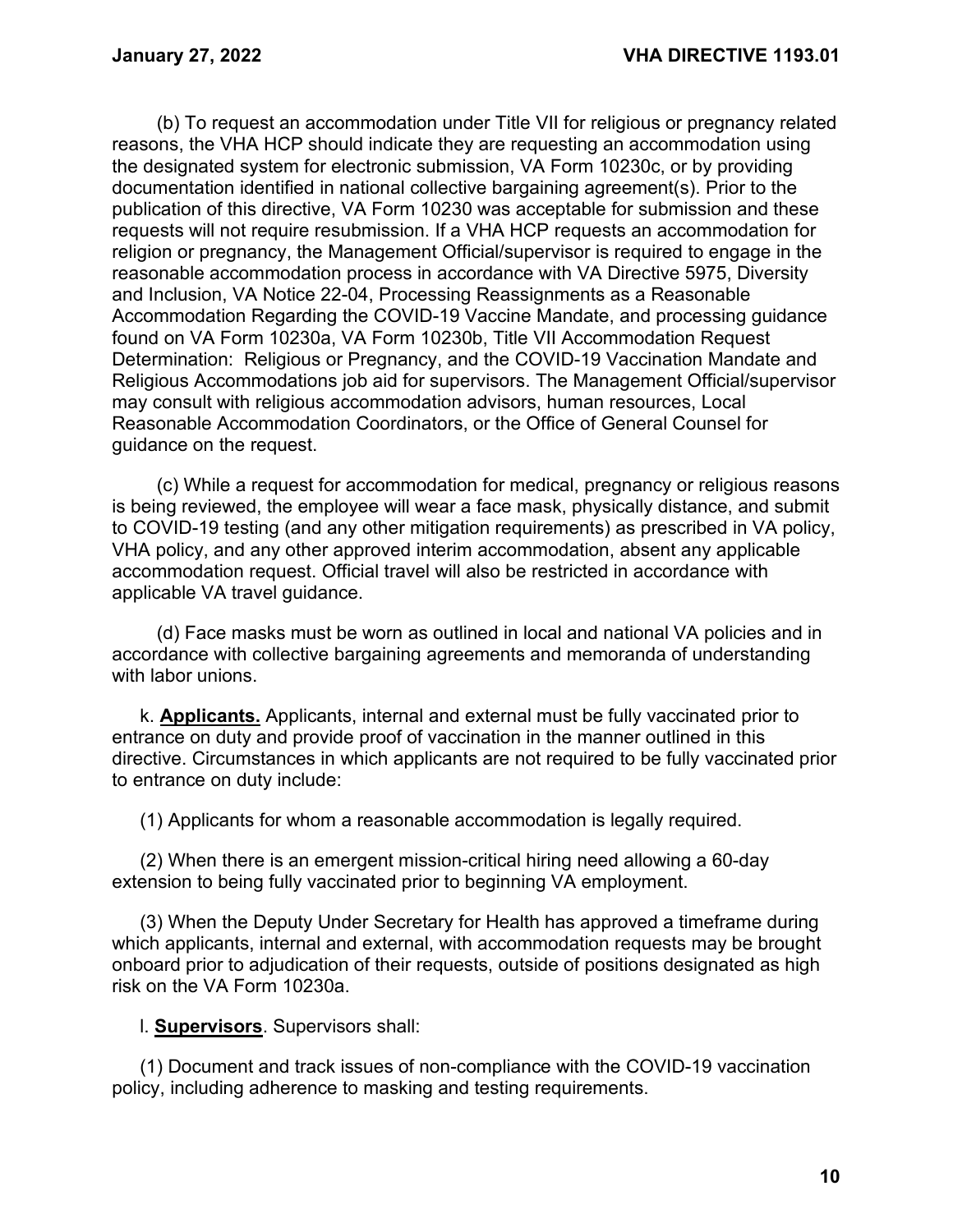(2) Consult with CHROs, LRACs, and the Office of General Counsel to address employees that are non-compliant with this directive.

(3) Engage in the reasonable accommodation process in accordance with VA Directive 5975: Diversity and Inclusion, VA Handbook 5975.1: Processing Requests for Reasonable Accommodation from Employees and Applicants with Disabilities, processing guidance found on VA Form 10230a, the COVID-19 Vaccination Mandate and Religious Accommodations job aid for supervisors for religious accommodation requests, and VA Notice 22-04, Processing Requests as a Reasonable Accommodation Regarding the COVID-19 Vaccine Mandate, unless another authority is designated by the Under Secretary for Health. Supervisors may consult with the religious accommodation advisor(s), Local Reasonable Accommodation Coordinators, servicing Human Resources, and the Office of General Counsel for guidance on such accommodation requests.

(4) Ensure that the information entered through electronic submission or submission of a physical copy of VA Form 10230c, proof of vaccination is kept secure and confidential under the system of records notice OPM/GOVT-10 or 08VA05, as applicable.

m. **Management Officials/Supervisor on Accommodation Requests.** Management Officials/supervisors will, as applicable:

(1) Assess employee requests for accommodation utilizing VA Form 10230a.

(2) Engage in the interactive process before making decisions on requests.

(3) Adjudicate requests for accommodation and finalize the required forms to document the decision.

(4) Notify human resources to initiate the reassignment process when an employee cannot be accommodated in their position of record.

n. **Local Reasonable Accommodation Coordinators (LRAC**). LRACs shall process requests for reasonable accommodations based on medical conditions in accordance with VA Handbook 5975.1, Processing Requests for Reasonable Accommodations for Applicants and Employees, and VA Notice 22-04, Processing Requests as a Reasonable Accommodation Regarding the COVID-19 Vaccine Mandate. They will consult on requests for accommodation for pregnancy or religious reasons, when assigned by Chief Human Resource Officers, and will maintain documentation for all requests for accommodation to the COVID-19 vaccination requirement.

#### <span id="page-13-0"></span>**6. REFERENCES**

a. 38 U.S.C. §§ 7301(b), 7318(b), 7421.

b. 29 C.F.R. § 1910.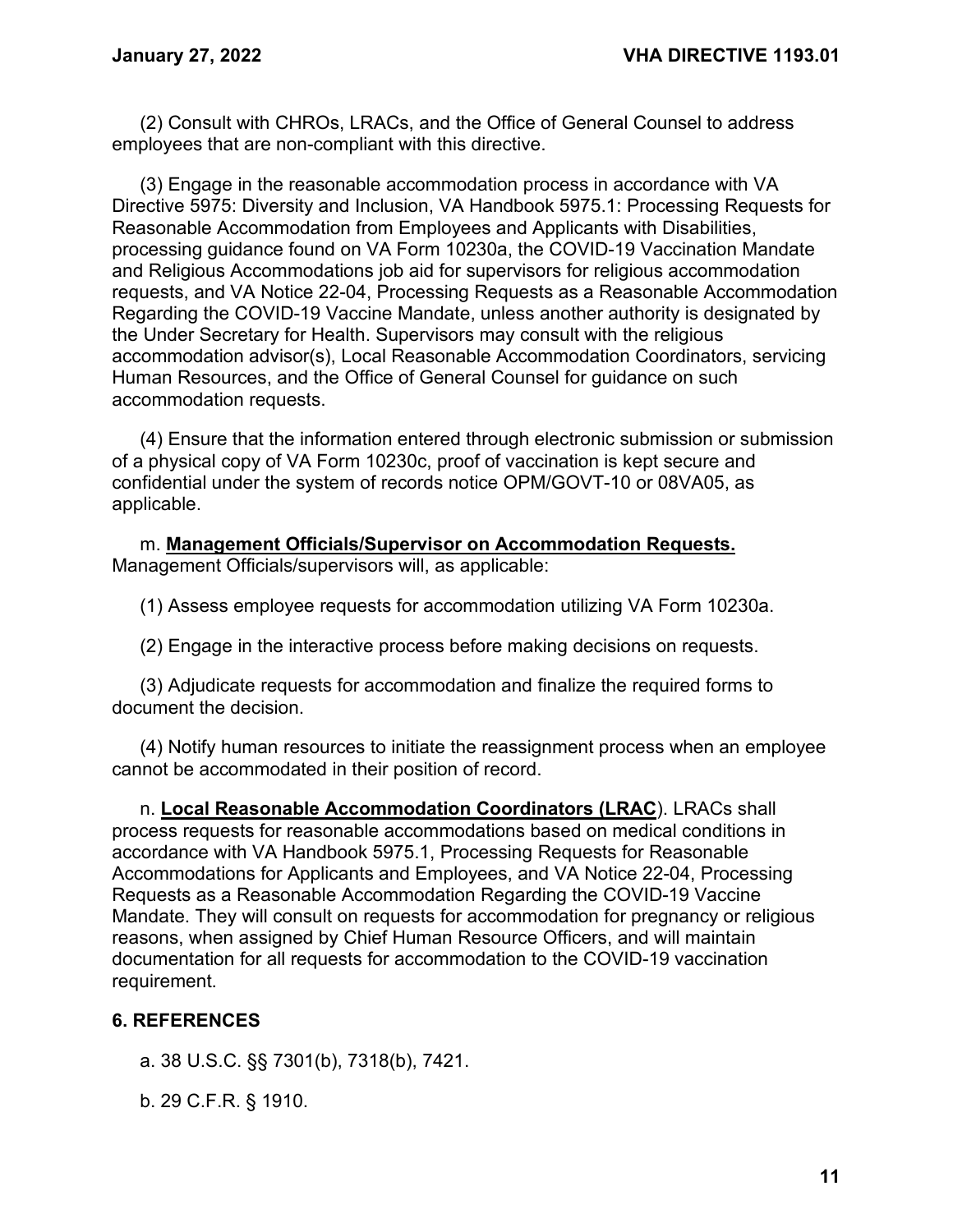c. 5 C.F.R. Part 339 – Medical Qualification Determinations.

d. VA Handbook 5019, Employee Occupational Health Service, dated August 3, 2017.

e. VA Form 10230a, Undue Hardship Review

f. VA Form 10230b, Title VII Accommodation Request Determination: Religious or **Pregnancy** 

g. VA Form 10230c, COVID-19 Vaccination Form for VHA HCPs is available at: <https://vaww.va.gov/vaforms/> and [https://www.va.gov/find-forms/.](https://www.va.gov/find-forms/) *NOTE: The first link is an internal VA website that is not available to the public. To access the form, type VA Form 10230c into the search bar.*

h. VHA HANDBOOK 5975.1, Processing Requests for Reasonable Accommodation from Employees and Applicants with Disabilities.

i. VA Handbook 5975, Diversity and Inclusion.

j. Multisociety Statement on COVID-19 Vaccination as a Condition of Employment for Healthcare Personnel: [https://www.cambridge.org/core/journals/infection-control](https://www.cambridge.org/core/journals/infection-control-and-hospital-epidemiology/article/multisociety-statement-on-covid19-vaccination-as-a-condition-of-employment-for-healthcare-personnel/690D1804B72FFF89C5FC0AED0043AD62.T)[and-hospital-epidemiology/article/multisociety-statement-on-covid19-vaccination-as-a](https://www.cambridge.org/core/journals/infection-control-and-hospital-epidemiology/article/multisociety-statement-on-covid19-vaccination-as-a-condition-of-employment-for-healthcare-personnel/690D1804B72FFF89C5FC0AED0043AD62.T)[condition-of-employment-for-healthcare-](https://www.cambridge.org/core/journals/infection-control-and-hospital-epidemiology/article/multisociety-statement-on-covid19-vaccination-as-a-condition-of-employment-for-healthcare-personnel/690D1804B72FFF89C5FC0AED0043AD62.T)

[personnel/690D1804B72FFF89C5FC0AED0043AD62.](https://www.cambridge.org/core/journals/infection-control-and-hospital-epidemiology/article/multisociety-statement-on-covid19-vaccination-as-a-condition-of-employment-for-healthcare-personnel/690D1804B72FFF89C5FC0AED0043AD62.T) *NOTE: This website is outside VA control and may not conform to Section 508 of the Rehabilitation Act of 1973.*

k. VA. Department of Veterans Affairs. VA COVID-19 National Summary: [https://www.accesstocare.va.gov/Healthcare/COVID19NationalSummary.](https://www.accesstocare.va.gov/Healthcare/COVID19NationalSummary)

l. Centers for Disease Control and Prevention (CDC). ACIP Interim List of Categories of Essential Workers Mapped to Standardized Industry Codes and Titles. March 29, 2021: <https://www.cdc.gov/coronavirus/2019-ncov/index.html>

m. CDC. Guidance for Wearing Masks. [Types of Masks and](https://www.cdc.gov/coronavirus/2019-ncov/prevent-getting-sick/types-of-masks.html) Respirators | CDC.

n. CDC. Kambhampati, et al. COVID-19–Associated Hospitalizations Among Health Care Personnel — COVIDNET, 13 States, March 1–May 31, 2020. Morbidity and Mortality Weekly.30 October 2020: [https://www.cdc.gov/mmwr/volumes/69/wr/mm6943e3.htm?s\\_cid=mm6943e3\\_x.](https://www.cdc.gov/mmwr/volumes/69/wr/mm6943e3.htm?s_cid=mm6943e3_x)

o. CDC. National Center for Health Statistics. Vital and Health Statistics. 2019 February: [https://www.cdc.gov/nchs/data/series/sr\\_03/sr03\\_43-508.pdf.](https://www.cdc.gov/nchs/data/series/sr_03/sr03_43-508.pdf)

p. CDC. Oliver S, Gargano J, Marin M, et al. The Advisory Committee on Immunization Practices' Interim Recommendation for Use of Pfizer-BioNTech COVID-19 Vaccine — United States, December 2020. MMWR Morb Mortal Wkly Rep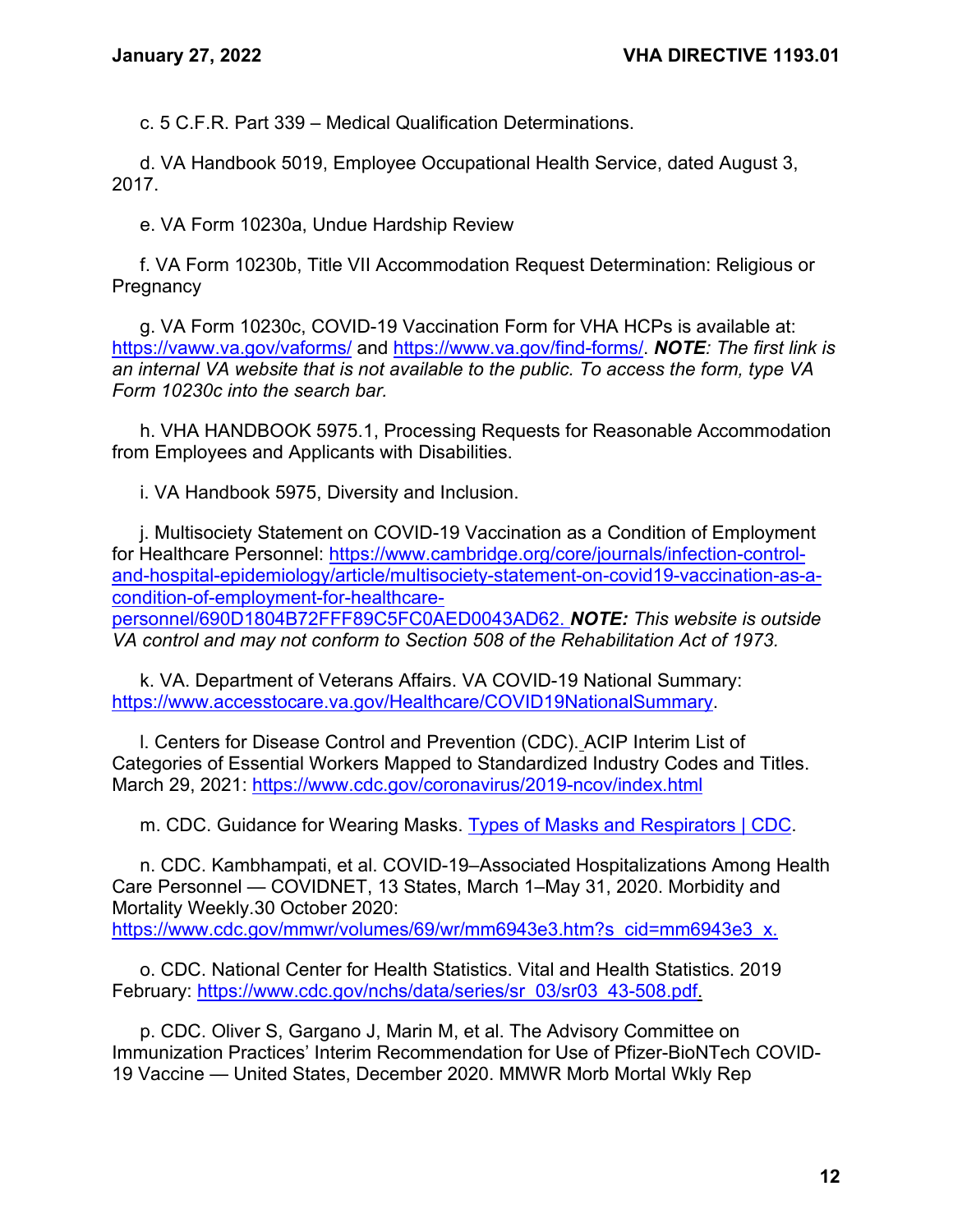2020;69:1922-1924:

[https://www.cdc.gov/mmwr/volumes/69/wr/mm6950e2.htm?s\\_cid=mm6950e2\\_w](https://www.cdc.gov/mmwr/volumes/69/wr/mm6950e2.htm?s_cid=mm6950e2_w)

q. CDC. Oliver S, Gargano J, Marin M, et al. The Advisory Committee on Immunization Practices' Interim Recommendation for Use of Moderna COVID-19 Vaccine — United States, December 2020. MMWR Morb Mortal Wkly Rep 2021;69:1653-1656:

[https://www.cdc.gov/mmwr/volumes/69/wr/mm695152e1.htm?s\\_cid=mm695152e1\\_w.](https://www.cdc.gov/mmwr/volumes/69/wr/mm695152e1.htm?s_cid=mm695152e1_w)

r. CDC. Oliver SE, Gargano JW, Scobie H, et al. The Advisory Committee on Immunization Practices' Interim Recommendation for Use of Janssen COVID-19 Vaccine — United States, February 2021. MMWR Morb Mortal Wkly Rep 2021;70:329– 332: [https://www.cdc.gov/mmwr/volumes/70/wr/mm7009e4.htm?s\\_cid=mm7009e4\\_w](https://www.cdc.gov/mmwr/volumes/70/wr/mm7009e4.htm?s_cid=mm7009e4_w)

s. CDC. Post-vaccination considerations for workplaces: [https://www.cdc.gov/coronavirus/2019-ncov/community/workplaces](https://www.cdc.gov/coronavirus/2019-ncov/community/workplaces-businesses/vaccination-considerations-for-workplaces.html)[businesses/vaccination-considerations-for-workplaces.html.](https://www.cdc.gov/coronavirus/2019-ncov/community/workplaces-businesses/vaccination-considerations-for-workplaces.html)

t. CDC. Post Vaccine Considerations for Residents: [https://www.cdc.gov/coronavirus/2019-ncov/hcp/post-vaccine-considerations](https://www.cdc.gov/coronavirus/2019-ncov/hcp/post-vaccine-considerations-residents.html)[residents.html.](https://www.cdc.gov/coronavirus/2019-ncov/hcp/post-vaccine-considerations-residents.html)

u. CDC. Wallace M, Woodworth KR, Gargano JW, et al. The Advisory Committee on Immunization Practices' Interim Recommendation for Use of Pfizer-BioNTech COVID-19 Vaccine in Adolescents Aged 12–15 Years — United States, May 2021. MMWR Morb Mortal Wkly Rep 2021;70:749–752: [https://www.cdc.gov/mmwr/volumes/70/wr/mm7020e1.htm?s\\_cid=mm7020e1\\_w](https://www.cdc.gov/mmwr/volumes/70/wr/mm7020e1.htm?s_cid=mm7020e1_w)

v. CDC. Self WH, Tenforde MW, Stubblefield WB, et al. Seroprevalence of SARS-CoV-2 Among Frontline Health Care Personnel in a Multistate Hospital Network — 13 Academic Medical Centers, April–June 2020. MMWR Morb Mortal Wkly Rep 2020;69:1221–1226: [https://www.cdc.gov/mmwr/volumes/69/wr/mm6935e2.htm.](https://www.cdc.gov/mmwr/volumes/69/wr/mm6935e2.htm)

w. CDC. Scientific Brief: SARS-CoV-2 Transmission. May 7 2021: [https://www.cdc.gov/coronavirus/2019-ncov/science/science-briefs/sars-cov-2](https://www.cdc.gov/coronavirus/2019-ncov/science/science-briefs/sars-cov-2-transmission.html) [transmission.html.](https://www.cdc.gov/coronavirus/2019-ncov/science/science-briefs/sars-cov-2-transmission.html)

x. CDC. Slayton, Rachel B. Modeling Allocation Strategies for the Initial SARS-CoV-2 Vaccine Supply. Presented for the Advisory committee on Immunization practices 26 August 2020: [https://www.cdc.gov/vaccines/acip/meetings/downloads/slides-2020-](https://www.cdc.gov/vaccines/acip/meetings/downloads/slides-2020-08/COVID-06-Slayton.pdf) [08/COVID-06-Slayton.pdf.](https://www.cdc.gov/vaccines/acip/meetings/downloads/slides-2020-08/COVID-06-Slayton.pdf)

y. CDC. United States COVID-19 Cases and Deaths by State: [https://covid.cdc.gov/covid-data-tracker/#cases\\_casesper100klast7days.](https://covid.cdc.gov/covid-data-tracker/#cases_casesper100klast7days)

z. CDC. Updated Healthcare Infection Prevention and Control Recommendations in Response to COVID-19 Vaccination: [https://www.cdc.gov/coronavirus/2019](https://www.cdc.gov/coronavirus/2019-ncov/hcp/infection-control-after-vaccination.html) [ncov/hcp/infection-control-after-vaccination.html.](https://www.cdc.gov/coronavirus/2019-ncov/hcp/infection-control-after-vaccination.html)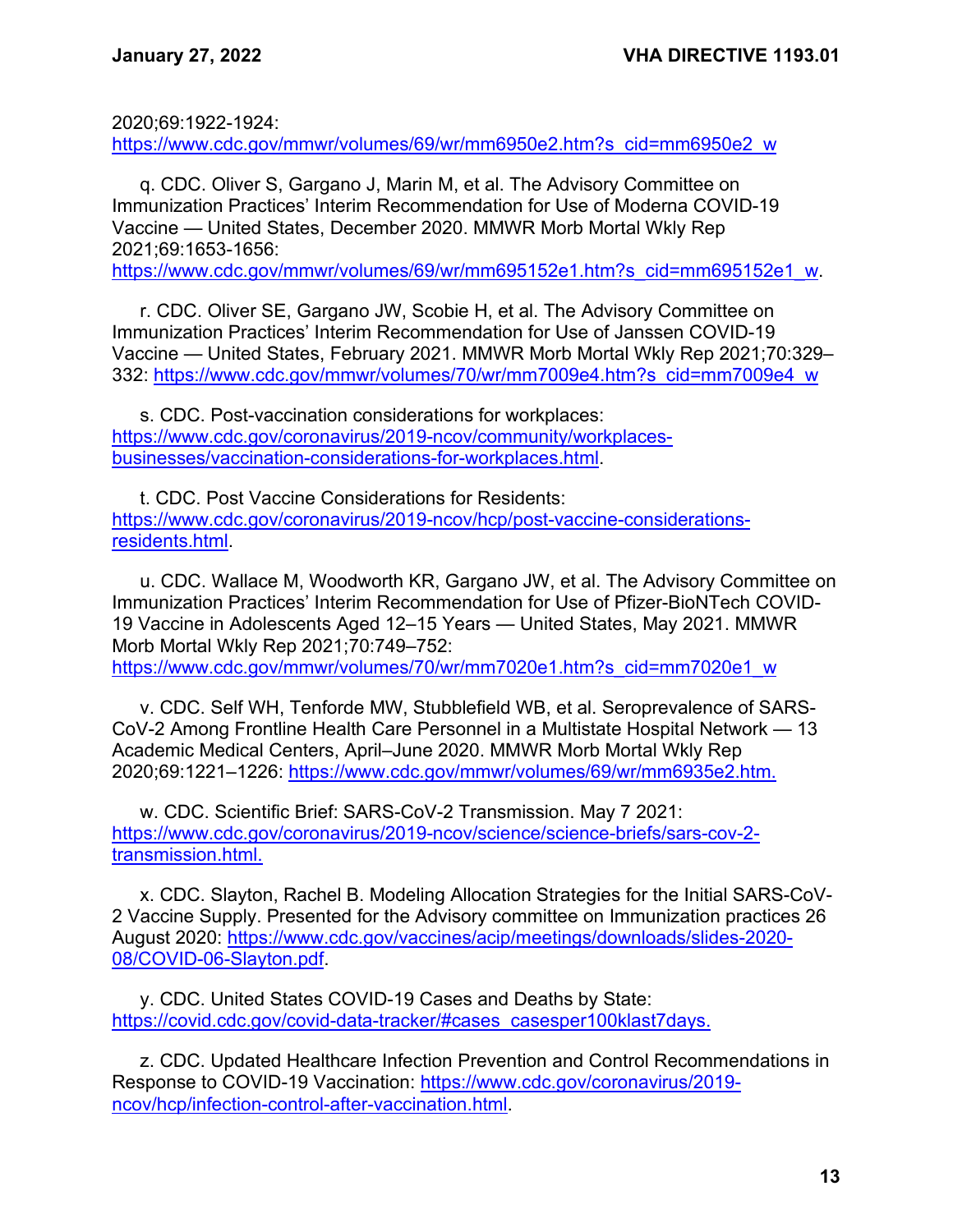aa. Centers for Medicare and Medicaid Services (CMS). COVID-19 Nursing Home Data: [https://data.cms.gov/stories/s/COVID-19-Nursing-Home-Data/bkwz-xpvg/.](https://data.cms.gov/stories/s/COVID-19-Nursing-Home-Data/bkwz-xpvg/)

bb. Equal Employment Opportunity Commission (EEOC). Pandemic Preparedness in the Workplace and the Americans with Disabilities Act: [https://www.eeoc.gov/wysk/what-you-should-know-about-covid-19-and-ada](https://www.eeoc.gov/wysk/what-you-should-know-about-covid-19-and-ada-rehabilitation-act-and-other-eeo-laws)[rehabilitation-act-and-other-eeo-laws.](https://www.eeoc.gov/wysk/what-you-should-know-about-covid-19-and-ada-rehabilitation-act-and-other-eeo-laws)

cc. American College of Physicians (ACP). ACP Supports ACIP Recommendation for COVID-19 Vaccination. December 15, 2020: [https://www.acponline.org/acp](https://www.acponline.org/acp-newsroom/acp-supports-acip-recommendation-for-covid-19-vaccination)[newsroom/acp-supports-acip-recommendation-for-covid-19-vaccination.](https://www.acponline.org/acp-newsroom/acp-supports-acip-recommendation-for-covid-19-vaccination) *NOTE: This website is outside VA control and may not conform to Section 508 of the Rehabilitation Act of 1973.*

dd. Geoghegan S, Kitt E, Offit P. COVID-19 Vaccination in Health Care Workers. Infectious Disease Special Edition. Fall 2019. 75-79: [https://www.idse.net/download/FluVaccine\\_IDSE0919\\_WM.pdf.](https://www.idse.net/download/FluVaccine_IDSE0919_WM.pdf) *NOTE: This website is outside VA control and may not conform to Section 508 of the Rehabilitation Act of 1973.*

ee. Gostin, L.O., Salmon, D.A., Larson, H.J. (2021). Mandating COVID-19 vaccines. JAMA, 325(6), 532-533: [https://jamanetwork.com/journals/jama/fullarticle/2774712.](https://jamanetwork.com/journals/jama/fullarticle/2774712) *NOTE: This website is outside VA control and may not conform to Section 508 of the Rehabilitation Act of 1973.*

ff. Moscola J, Sembajwe G, Jarrett M, et al. Prevalence of SARS-CoV-2 Antibodies in Health Care Personnel in the New York City Area. JAMA. 2020;324(9):893–895. doi:10.1001/jama.2020.14765: [https://jamanetwork.com/journals/jama/article](https://jamanetwork.com/journals/jama/article-abstract/2769322)[abstract/2769322.](https://jamanetwork.com/journals/jama/article-abstract/2769322) *NOTE: This website is outside VA control and may not conform to Section 508 of the Rehabilitation Act of 1973.*

gg. Nguyen et al. Risk of COVID-19 among front-line health-care workers and the general community: a prospective cohort study. Lancet. 1 September 2020. Accessed 9 Nov 2020 at [https://www.thelancet.com/journals/lanpub/article/PIIS2468-](https://www.thelancet.com/journals/lanpub/article/PIIS2468-2667(20)30164-X/fulltext) [2667\(20\)30164-X/fulltext.](https://www.thelancet.com/journals/lanpub/article/PIIS2468-2667(20)30164-X/fulltext) *NOTE: This website is outside VA control and may not conform to Section 508 of the Rehabilitation Act of 1973*.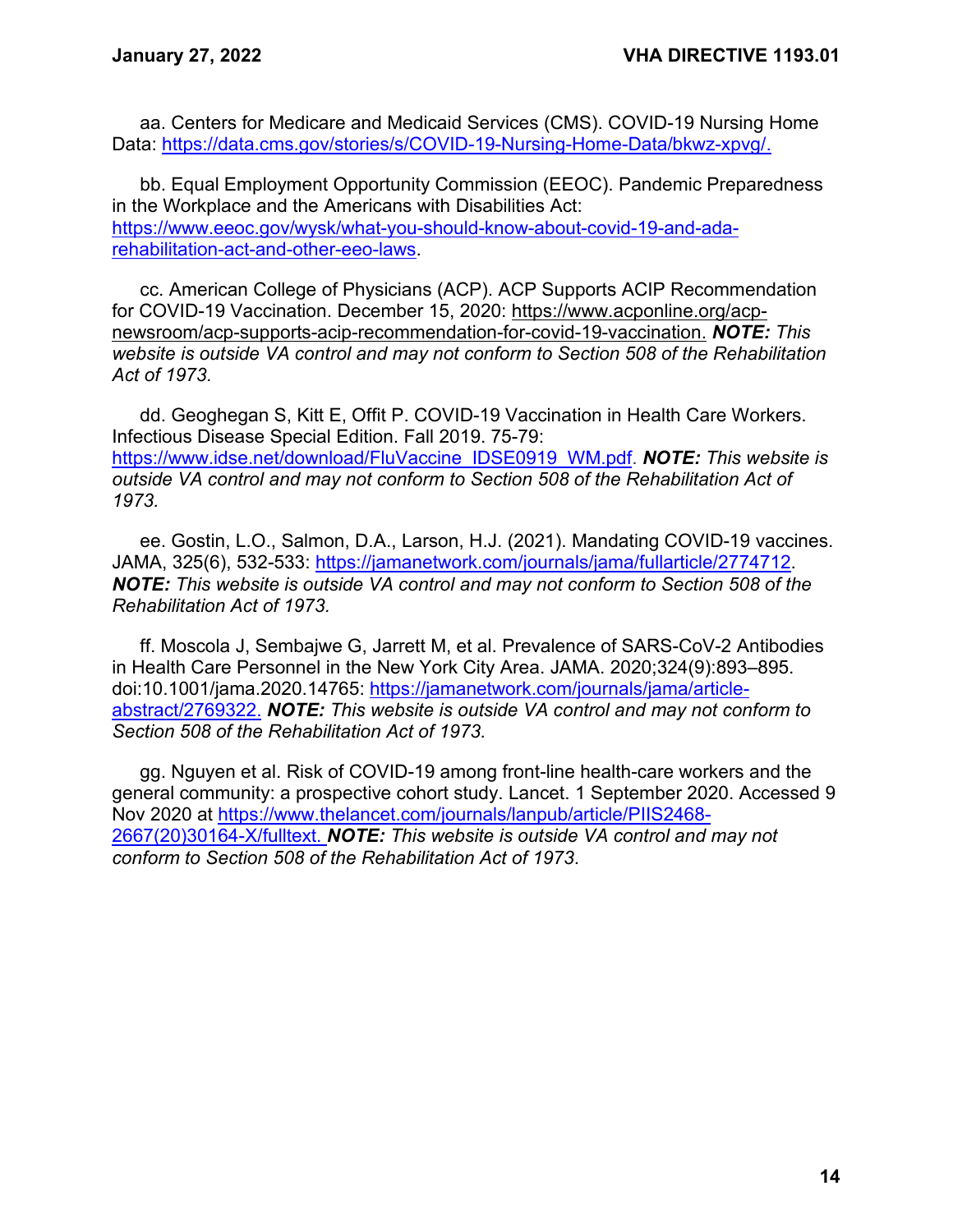## <span id="page-17-0"></span>**PROCEDURES FOR IMPLEMENTING THE COVID-19 VACCINATION PROGRAM AT VHA LOCATIONS**

### **1. NOTIFICATION OF MANDATORY COVID-19 VACCINATION AMONG HEALTH CARE PERSONNEL IN THE VETERANS HEALTH ADMINISTRATION**

a. Chief Human Resources Officers (CHRO)/Human Capital Management (HCM) will notify all VHA HCPs that they are required to participate in the COVID-19 vaccination program. Employees will be notified through their respective servicing human resource offices.

b. Each VHA facility or program office will provide no less than two such notifications under this directive within two weeks after original publication of this Directive. Notifications are considered complete when previously issued under former VHA Directive 1193 or VA Notice 22-01. VHA HCP covered under VHA Directive 1193 and/or VA Notice 22-01 were required to receive a complete COVID-19 vaccine series by October 8, 2021.

c. Human Resources will notify prospective employees who will be HCPs who begin work after publication of the mandatory COVID-19 vaccination program in job opportunity announcements and tentative and final offer letters. New employees who will be HCPs who are scheduled to begin VHA employment or change positions within VHA on or after the date of publication, will be required to provide proof they are fully vaccinated prior to onboarding or will be advised they may request an accommodation for disability, pregnancy, or religious reasons prior to the individual's entrance on duty. If a new employee does not provide the required proof of vaccination status or have an approved accommodation, the new employee may not be extended a final offer of employment. Circumstances in which applicants are not required to be fully vaccinated prior to entrance on duty include:

(1) Applicants for whom a reasonable accommodation is legally required and approved;

(2) When there is an emergent mission-critical hiring need allowing a 60-day extension to being fully vaccinated prior to beginning VA employment as approved by the field facility head; or

(3) When the Deputy Under Secretary for Health has approved a timeframe during which applicants, internal and external, with accommodation requests may be brought onboard prior to adjudication of their requests, outside of positions designated as high risk on the VA Form 10230a.

## **2. VACCINE PROGRAM COMPLIANCE**

a. VHA HCP. All VHA HCP must comply by submitting the required information in the identified VA electronic system (or a completed VA Form 10230c) to the supervisor.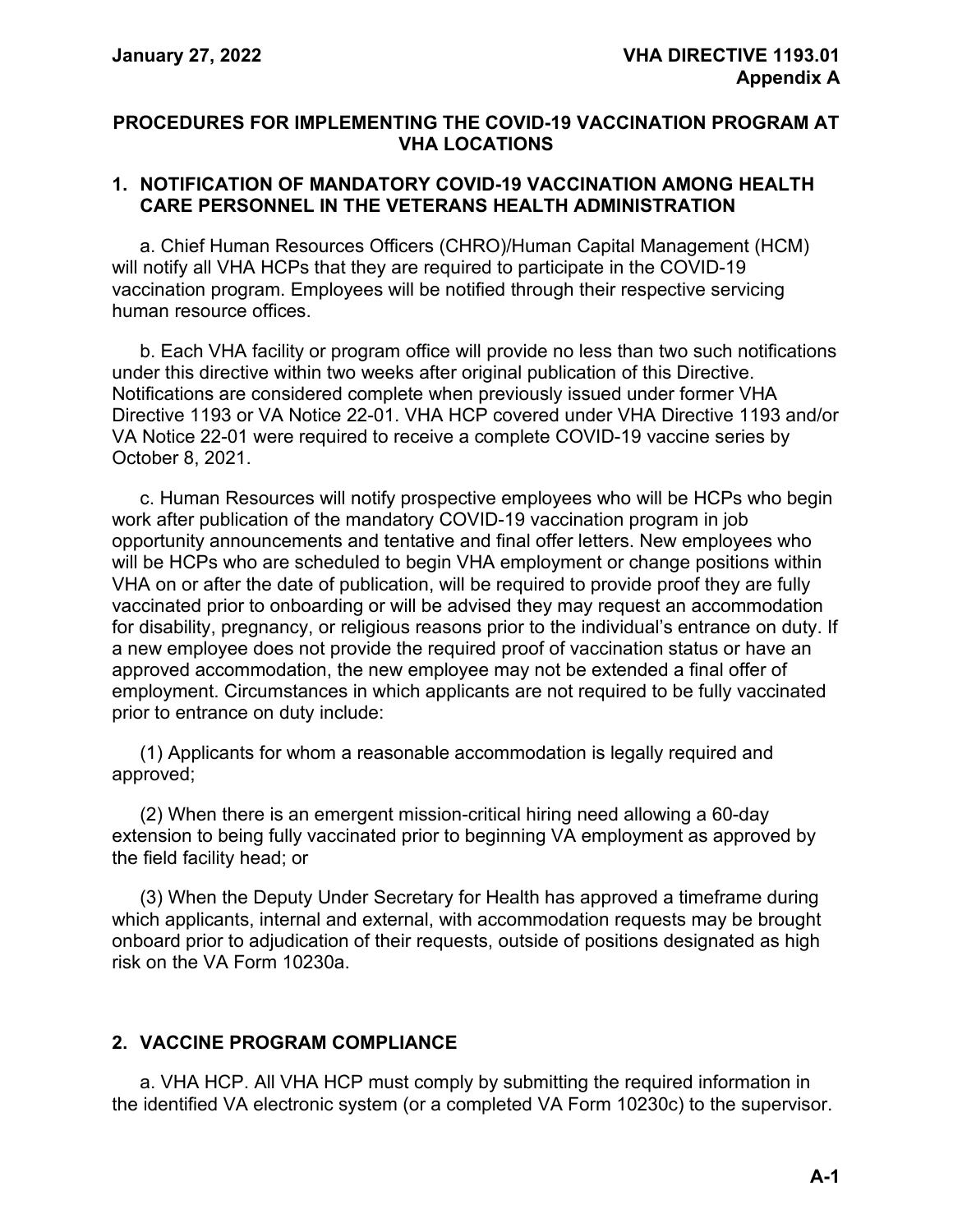(1) Current VHA HCP hired on or before publication of this policy are considered compliant when the required information is submitted in the identified VA electronic system (or a completed VA Form 10230) furnished to the supervisor no later than October 18, 2021, or within 14 days of the date onboarded at VA.

(2) Applicants and newly hired HCP onboarding on or after the date of publication of this directive must comply with documentation requirements within 14 days from the entrance on duty date.

b. The completed information submitted electronically (or on VA Form 10230c) must include:

(1) Documentation showing receipt of a complete COVID-19 vaccine series; or

(2) Documentation requesting an accommodation to being fully vaccinated.

The VA Form 10230c is available at:<https://vaww.va.gov/vaforms/> and [https://www.va.gov/find-forms/.](https://www.va.gov/find-forms/)

c. Proof of Vaccination.

(1) If a VHA HCP is vaccinated by VA, in lieu of submitting proof of vaccination, an employee may voluntarily elect to sign a release of information form (VA Form 10-5345) for the VA to release the information to the supervisor. The information released to the supervisor is limited to the information required to verify receipt of the required COVID-19 vaccine doses (type of vaccine administered, date(s) of administration, and the name of the healthcare professional(s) or clinic site(s) administering the vaccine(s)).

(2) If a VHA HCP is vaccinated outside of VA, the employee must complete the required information in the designated VA electronic system (or VA Form 10230c). The employee must attach acceptable documentation verifying vaccination in the designated electronic system or with the accompanying VA Form 10230c delivered to the supervisor.

**NOTE**: Acceptable documentation includes a signed record of immunization from a health care provider or pharmacy, a copy of the COVID-19 Vaccination Record Card (CDC Form MLS-319813\_r, published on September 3, 2020), a copy of immunization records from a public health or state immunization information systems, a copy of medical records documenting the vaccination, or a copy of any other official documentation containing all data points required.

d. Compliance When an Accommodation Applies.

(1) If a VHA HCP is requesting an accommodation to being fully vaccinated for medical, religious, or pregnancy related reasons, the employee should complete the required information in the designated VA system for electronic submission (or VA Form 10230c) or make the request through another appropriate mechanism as outlined above. Requesting an accommodation requires acknowledging the requirement to wear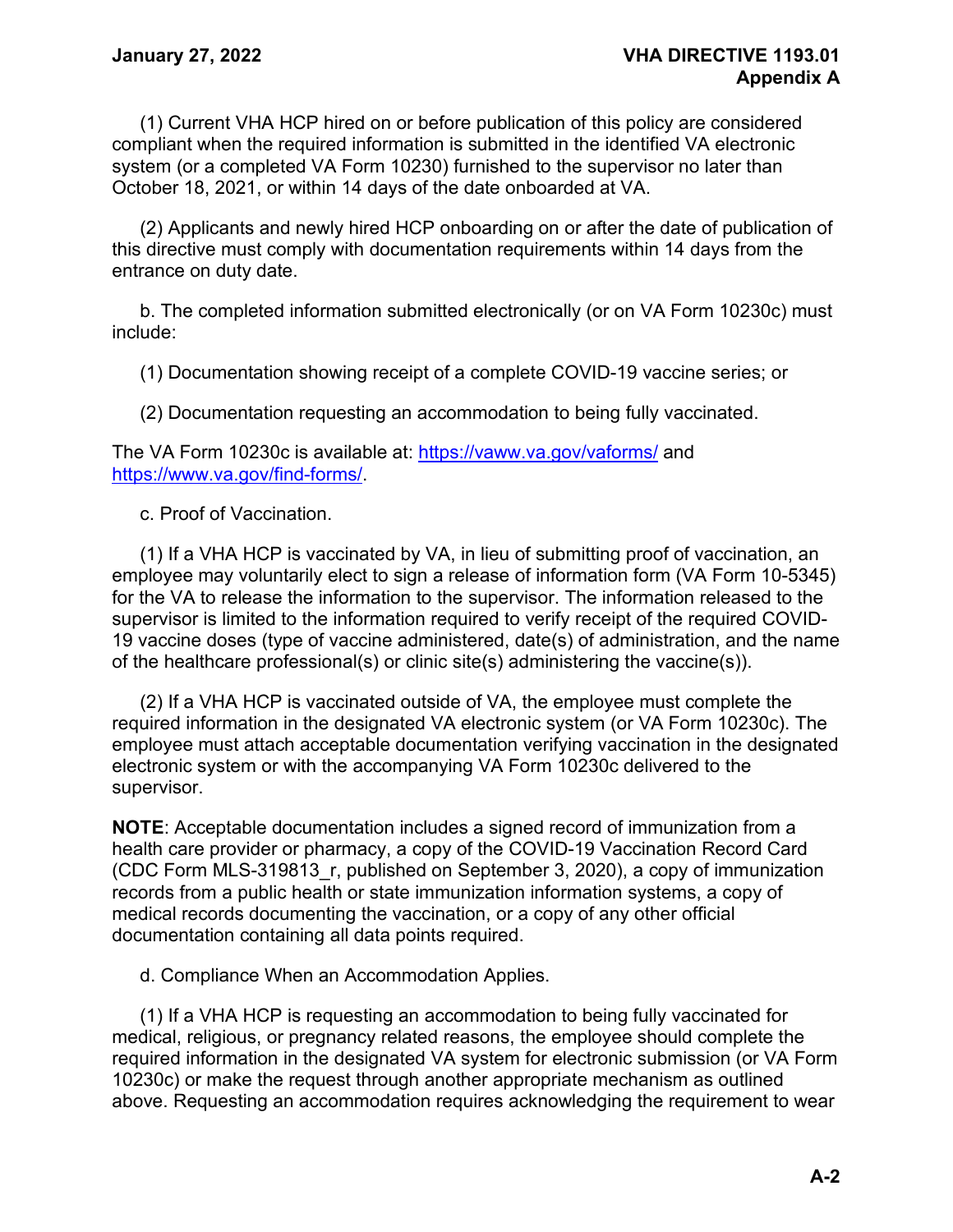a face mask, physically distance, undergo COVID-19 testing, sign an authorization to release test results, and any other mitigation strategies when under conditions in the work environment as outlined in national VA guidance, absent additional accommodations. COVID-19 testing will be performed as determined necessary to maintain safe work environments.

e. **VA Applicants and New Employees.** New VHA HCP employees (both internal employees changing positions and external applicants) are required to participate in the mandatory COVID-19 vaccination program. New VHA HCP employees must complete a COVID-19 vaccination series prior to onboarding or have an approved accommodation unless onboarding during a timeframe this requirement is waived by the Deputy Under Secretary for Health.

(1) Announcements:

(a) Vacancies advertised using USA Staffing. HR Office staff must place language explaining the COVID-19 vaccination requirement and the conditions of the COVID-19 Pandemic Expanded Telework Program in the additional information section of the JOA.

(b) Vacancies advertised outside of USA Staffing. HR Office staff must language explaining the COVID-19 vaccination requirement in an appropriate place in the advertisement.

(c) Vacancies not requiring advertisement. For vacancies filled without any type of job announcement, HR Office staff will notify the selectee of the requirements via the tentative offer letter.

(2) Job Offers

(a) Tentative job offers and firm job offers for HCP positions will contain language informing applicants of the requirement for vaccination. The standardized language is as follows:

> i This is a tentative offer of employment. In order to receive a final offer, you must provide appropriate documentation of your COVID-19 vaccination or submit a request for legal accommodation (i.e., medical, religious [or pregnancy]). By accepting this tentative offer, you are acknowledging and accepting your responsibility to provide proof of vaccination status, and/or your request for a legally required accommodation. If you are unable to obtain the COVID-19 vaccination due to a legally covered accommodation, (i.e., medical, religious, or pregnancy), I can provide additional information regarding how you can request an accommodation. If you request a legally required accommodation or had one previously approved, note that an accommodation determination for this job offer will be made on an individual basis since they do not automatically transfer to a new position.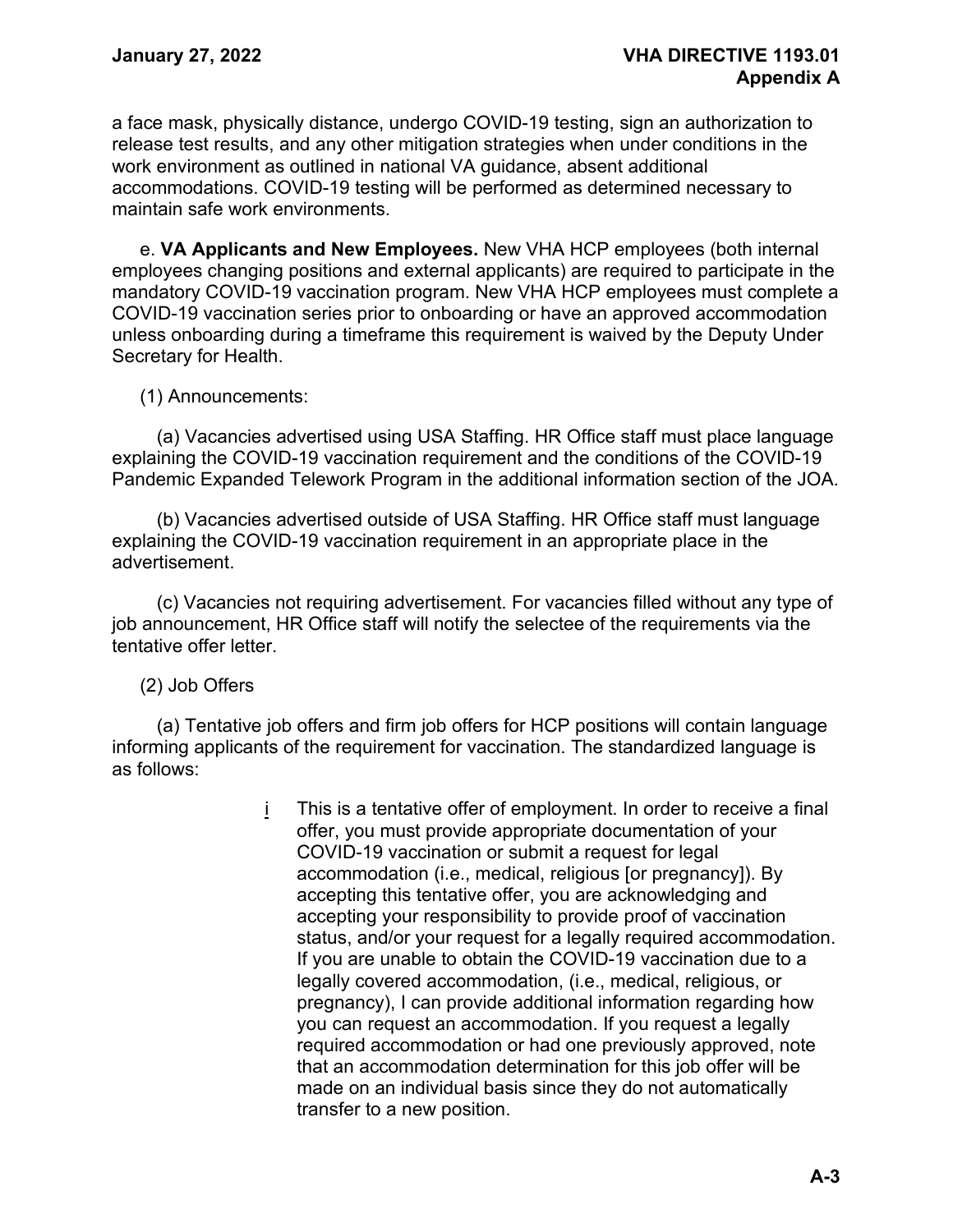(b) Final job offers will not be made unless employees meet vaccination requirements, have an approved accommodation, meet the critical hiring guidelines of section 1, c(2) above, or are covered by a determination made by the Deputy Under Secretary for Health on onboarding applicants with pending accommodations outside of designated positions on the VA Form 10230a

(c) Final job offers will contain the required language for both internal and external hires.

(3) USA Staffing System Reporting. USA Staffing system tags for applicants who decline a position due to the COVID-19 Vaccination Requirement or fail to provide the required documentation will be used.

(4) COVID-19 Vaccination Documentation. All new hires (internal and external) will be required to complete tasks in USA Staffing and submit their COVID-19 vaccination documentation and, if applicable, their intent to submit requests for accommodation to the workplace requirement via VA Form 10230c, verbally, or in writing to Human Resources.

(a) Documentation submitted by applicants will be required to conform to the documentation requirements outlined in this directive.

(5) Accommodations for Applicants

(a) If an applicant requests an accommodation to the workplace requirement for full COVID-19 vaccination, this request will be referred by Human Resources to the appropriate Management Official/Supervisor and timely processing will be ensured.

(b) The Management Official/Supervisor will analyze the request for accommodation utilizing VA Form 10230a and any additional information obtained through the interactive process.

(c) The Management Official/supervisor will make a determination on the request from the applicant, complete the appropriate paperwork, and notify Human Resources.

(d) Religious Accommodation Advisors, Local Reasonable Accommodation Coordinators, Servicing Human Resources, and the Office of General Counsel are available to assist Management Officials/supervisors with this analysis.

f. **Health Professions Trainee (HPT) Compliance**. Monitoring compliance and documentation of HPT compliance with this notice is the responsibility of the Designated Education Officer via the Trainee Qualifications and Credentials Verification Letter (TQCVL) process. However, VHA may choose to offer vaccine to HPTs, and must document vaccinations of HPTs using the same process used for other VHA HCPs. HPT seeking an accommodation for medical, pregnancy, or religious reasons must be evaluated using the processes set forth in this notice. The denial of an accommodation request must be supported by the relevant facts and meet the applicable legal standard. When an accommodation is denied, the HPT must receive their first (or, if a one-dose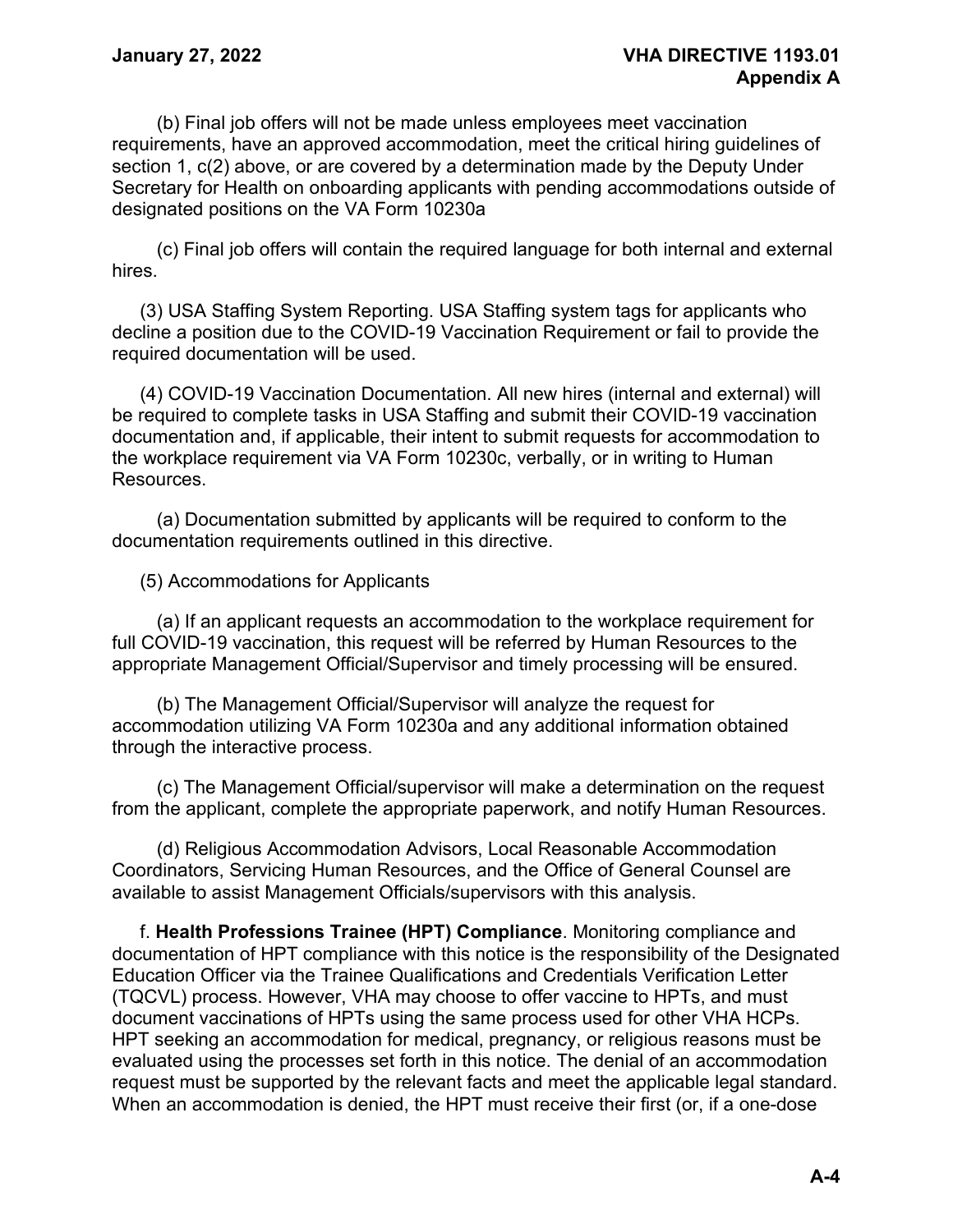series, only) dose within two weeks of the final determination to deny the accommodation. If receiving a two-dose series, the HPT should receive the second dose within six weeks of receiving the first dose. If an HPT received a first dose of a two-dose series prior to seeking an accommodation, and the request for accommodation is denied, the HPT must receive their second dose within two weeks of the final determination to deny the accommodation (or within a week of the earliest day by which they can receive their second dose), whichever is later.

g. **Extended Leave of Absence**. HCPs on an extended leave of absence (utilizing annual leave, sick leave, donated annual leave, military leave, leave without pay, paid parental leave, unpaid leave under the Family and Medical Leave Act, or leave of absence due to receiving workers' compensation) are required to submit documentation establishing they are fully vaccinated (or request an accommodation) prior to returning to VA duty. Documentation showing the volunteer, student, or intern in an HCP position is fully vaccinated will be required prior to return to duty.

h. **Detailed Employees**. Employees on detail with VHA to HCP positions must comply with this directive. Those employees should follow the procedures of this directive to demonstrate compliance with the workplace requirement. VHA employees in HCP positions on detail to positions not covered by this directive must provide documentation establishing they are fully vaccinated (or request an accommodation) prior to returning to VA duty in an HCP position and complete the electronic submission process or VA Form 10230c within 14 days of entrance on duty. VHA HCPs on detail at VA from non-Federal entities via assignment through Intergovernmental Personnel Act (IPA) agreements will be required to follow the VHA procedures outlined in this notice to comply with the vaccination requirement.

i. **COVID-19 Vaccination Form**. The VA Form 10230c is available at: https://vaww.va.gov/vaforms/ and https://www.va.gov/find-forms/.

**NOTE**: The first link is an internal VA website that is not available to the public. To access the form, type VA Form 10230 into the search bar.

- **3. ACCOMMODATIONS.** VHA HCP may request an accommodation to being fully vaccinated only for medical, religious, or pregnancy related reasons as prescribed in this directive. In such cases, VHA HCPs should make the request in accordance with the options above. The confidential nature of Personally Identifiable Information (PII) and Protected Health Information (PHI) must be protected as required by statute, regulation, and VA and VHA policies.
	- a. Types of Accommodations:

(1) Medical Accommodation. VHA HCP who decline to receive the COVID-19 vaccine because of a medical condition should complete the required information in the designated VA system for electronic submission (or submit a completed VA Form 10230c), requesting an accommodation. The submission will be used to notify the employee's supervisor to initiate the reasonable accommodation process. If the request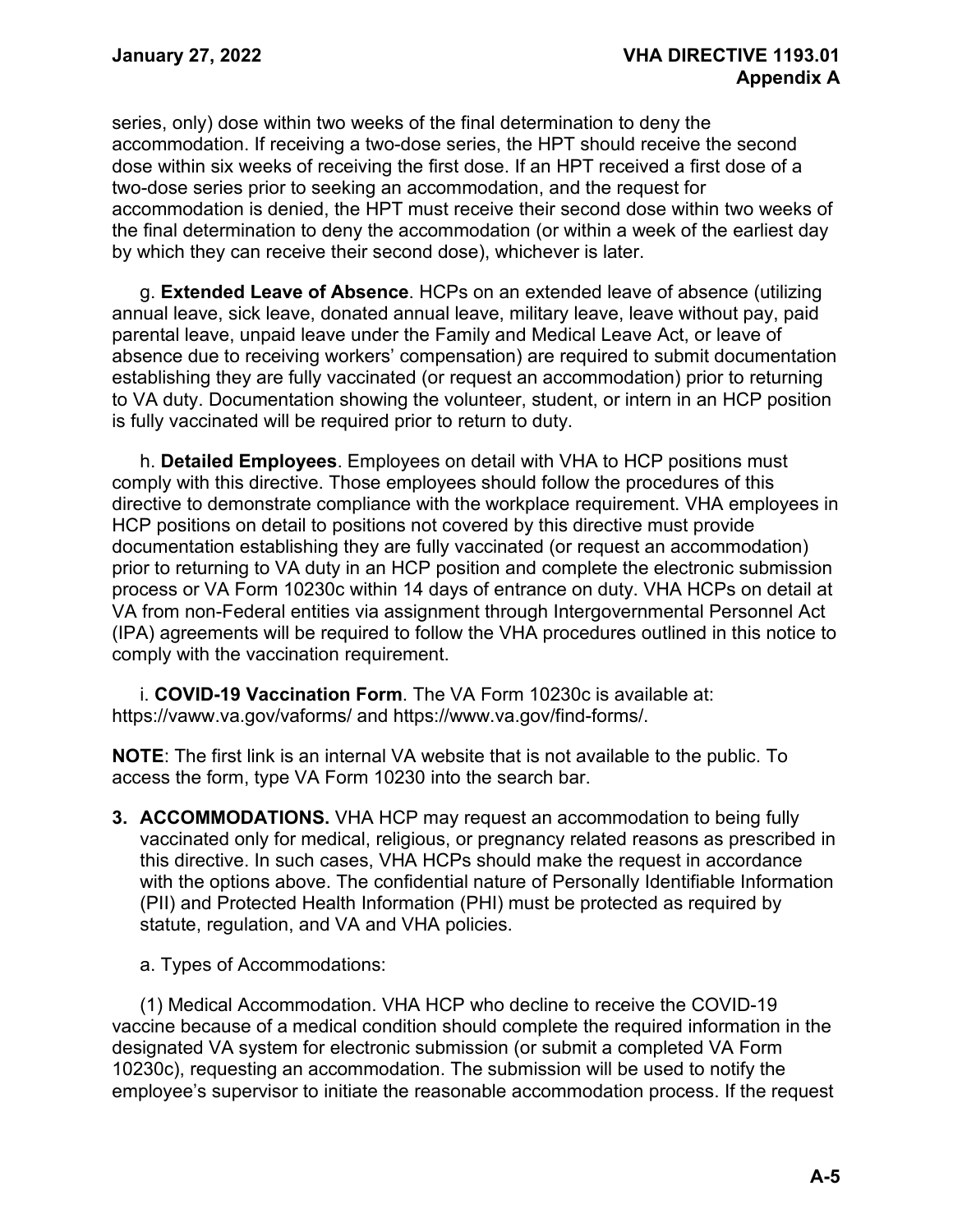for reasonable accommodation is denied, the employee is required to be fully vaccinated as outlined below.

(2) Title VII Accommodations (Religious or Pregnancy). VHA HCPs who decline to receive the COVID-19 vaccine because of a deeply held religious belief, practice, or observance or for pregnancy related reasons should complete the required information in the designated VA system for electronic submission (or submit a completed VA Form 10230c), requesting an accommodation. The submission will be used to notify the employee's supervisor to initiate the reasonable accommodation process. If the request for reasonable accommodation is denied, the employee is required to be fully vaccinated as outlined below.

### b. Process

(1) Requests will be analysed utilizing VA Form 10230a.

(2) Reassignment processes are in accordance with VA Notice 22-04, Processing Reassignments as a Reasonable Accommodation Regarding the COVID-19 Vaccine Mandate.

(3) Decisions will be documented using the appropriate VA Form 0857(f) or VA Form 0857 (g) for medical accommodations or VA Form 10230b for Title VII Accommodations (Religious or Pregnancy).

c. Denial of an Accommodation. The denial of a reasonable accommodation must be supported by the relevant facts and meet the applicable legal standards. When an accommodation is denied, the employee must receive their first (or, if a one-dose series, only) dose within fourteen calendar days of the final determination to deny the accommodation. If receiving a two-dose series, the employee should receive the second dose within six weeks of receiving the first dose. If an employee received a first dose of a two-dose series prior to seeking an accommodation, and the request for accommodation is denied, the employee must receive their second dose within fourteen days of the final determination to deny the accommodation (or within a week of the earliest day by which they can receive their second dose), whichever is later.

## **4. DOCUMENTATION**

a. Vaccination Performed by VHA. When VHA HCP is vaccinated in VHA Employee Occupational Health (EOH), the person administering the vaccine, EOH staff or designee, must document the vaccination in accordance with VA Handbook 5019, Employee Occupational Health Service, , or as directed by VHA's Office of Employee Occupational Health. The VHA HCP must complete the required information in the designated VA system for electronic submission (or VA Form 10230c). Acceptable and complete documentation verifying vaccination (with information on the type of vaccine administered, date(s) of administration, and name of health care professional(s) or clinic site(s) administering the vaccine(s)) must also be delivered to the supervisor in the designated electronic system or on the accompanying VA Form 10230c as applicable in the requirements. In lieu of submitting proof of vaccination, an employee may voluntarily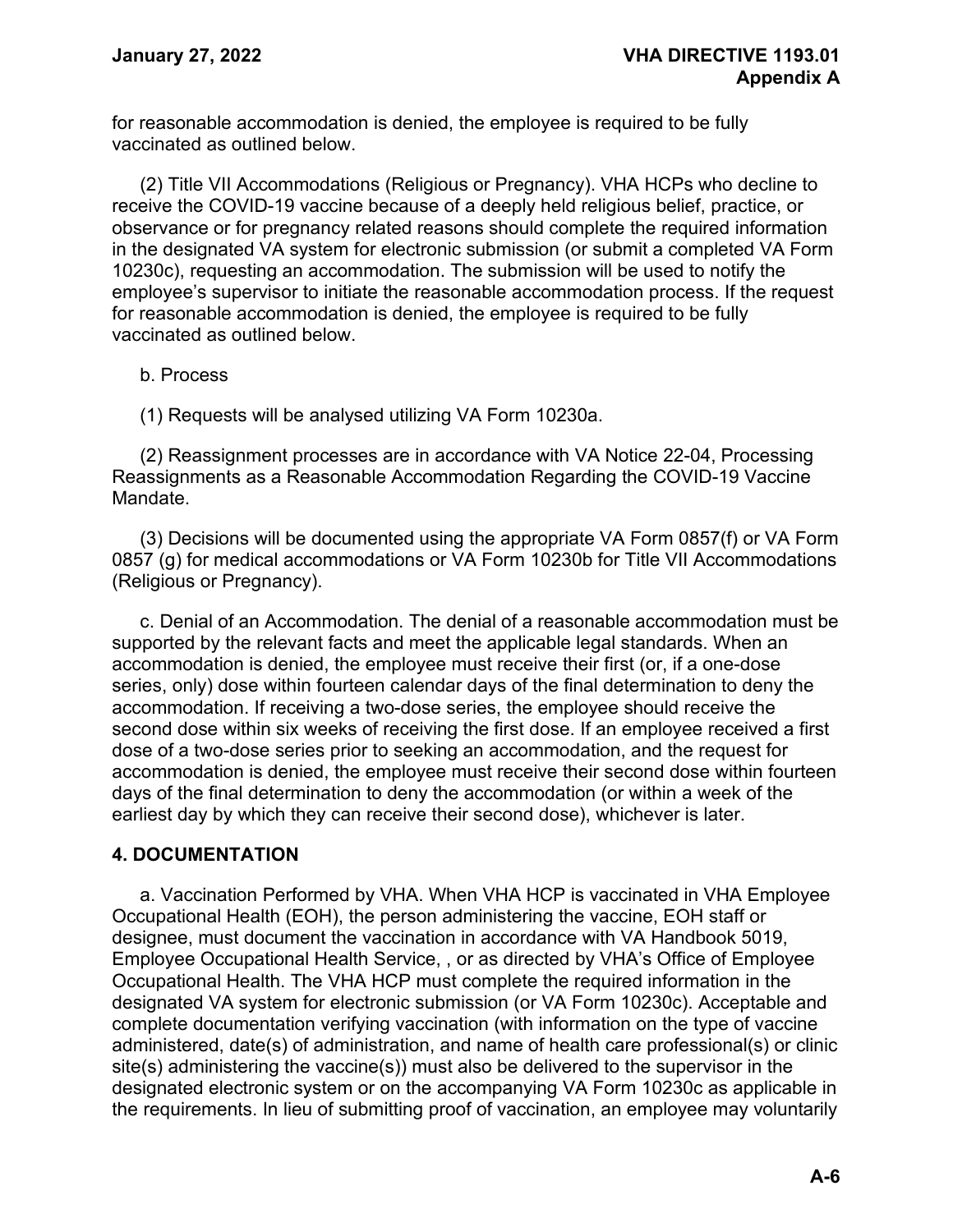elect to sign a release of information form (VA Form 10-5345) for VHA EOH to release the information to the supervisor, including electronically using LEAF or other VA information system, insofar as the vaccination information is available from VHA EOH. The information released to the supervisor is limited to the information required to verify receipt of the required COVID-19 vaccine doses.

b. Vaccination Performed by Other Providers. When the VHA HCP is vaccinated outside of VHA EOH, the employee must complete required information in the designated VA system for electronic submission (or VA Form 10230c). Acceptable and complete documentation verifying vaccination (with information on type of vaccine administered, number of doses received, date of administration, and name of health care professional(s) or clinic site(s) administering vaccine) must also be delivered to the supervisor in the designated electronic system or with the accompanying VA Form 10230c. Veteran employees vaccinated through primary care or other providers may also authorize the release of vaccination information or provide a copy of the vaccination documentation from their own records.

**NOTE**: VA medical facility EOH staff may not identify individuals according to their vaccination status or otherwise indicate whether an individual has been vaccinated unless that individual has provided a qualifying authorization to EOH permitting the disclosure on VA Form 10-5345, Request for and Authorization to Release Health Information. Questions should be referred to the local Privacy Office.

## **5. SAFETY PROTOCOLS FOR VHA HCPs NOT FULLY VACCINATED.**

a. VHA HCP who have requested an accommodation to the COVID-19 vaccination requirement or have an approved accommodation to the COVID-19 vaccination requirement must wear a face mask while in any VA facility, including both clinical and non-clinical areas. In addition, unvaccinated VHA HCPs are required to wear a face mask during performance of their assigned duties and responsibilities, as outlined in VHA policy.

b. The face mask must be worn until the individual is considered fully vaccinated for COVID-19 and completes the information in the designated VA system for electronic submission (or VA Form 10230c). Face masks should be worn as outlined in local and national policies, collective bargaining agreements and memoranda of understanding with labor unions. Face masks will be made available and distributed per local policies. A face mask must be replaced when it becomes wet, visibly soiled, torn, or damaged. Alternatives to face masks may be considered in limited situations, such as when an employee is unable to wear a face mask and is approved for a reasonable accommodation due to a qualifying disability or for pregnancy or religious reasons. Fitted N95 respirators or other respirators are not required by this policy, but they should be used when appropriate to task (e.g., when caring for a patient on airborne infection isolation precautions); if N95 or higher respirators are used, they also serve the purpose of being considered a face mask for this notice. Employees that require mask alternatives based on a medical condition can request a reasonable accommodation through their supervisor or contact their RA Coordinator.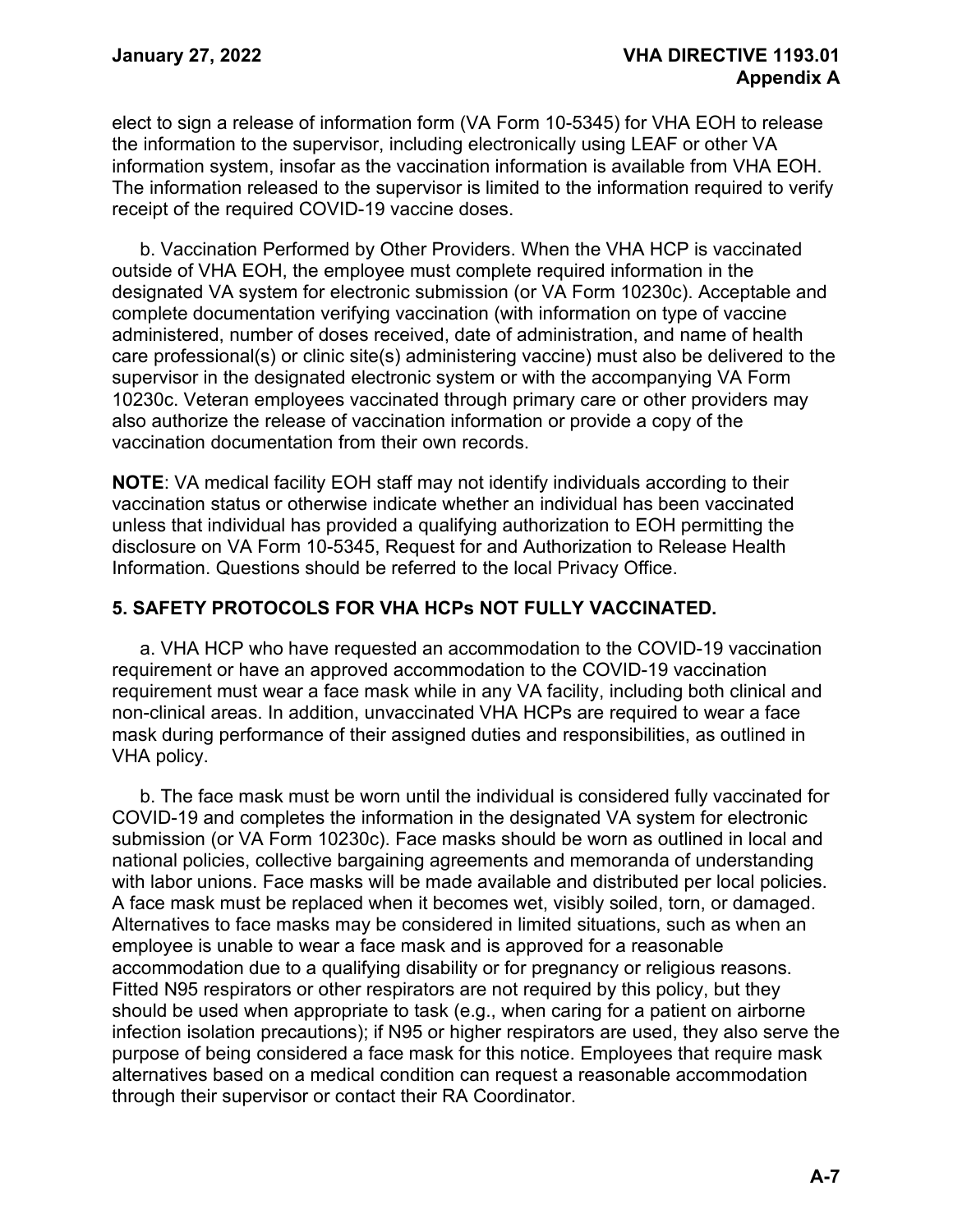**NOTE**: Local policy and memoranda of understanding with labor unions may require different or more stringent guidelines, for example, that all individuals wear a face mask, regardless of vaccination status, if a risk of transmission of SARS COV-2 exists.

c. VHA HCP may remove their face mask only in accordance with VA and VHA masking guidance.

d. VHA HCP will submit to weekly COVID-19 testing.

e. VHA HCP will physically distance, maintaining 6 feet between themselves and others.

f. VHA HCP will observe Government-wide travel restrictions for not fully vaccinated employees.

g. VHA HCP will adhere to all other mitigation and safety strategies deemed necessary and appropriate for the circumstances.

## **6. VHA HEALTH CARE PERSONNEL IN VIOLATION OF THIS DIRECTIVE**

a. VHA HCP will be in violation of this directive if they are not fully vaccinated by applicable deadlines or have not submitted the required information.

(1) Prior to the publication of this directive, information must have been submitted in the designated VA system for electronic submission or via VA Form 10230.

(2) After the publication date of this directive, information must be submitted in the designated VA system for electronic submission or via VA Form 10230c.

b. VHA HCP are required to provide the required documentation in a. which must include:

(1) Documentation showing receipt of a complete COVID-19 vaccine series; or

(2) Documentation requesting an accommodation to being fully vaccinated.

c. At the time a request for accommodation from an HCP is denied, an employee is considered non-compliant if vaccination is not started within fourteen days from notification of the denial.

**NOTE**: Acceptable documentation includes a signed record of immunization from a health care provider or pharmacy, a copy of the COVID-19 Vaccination Record Card (CDC Form MLS-319813\_r, published on September 3, 2020), a copy of immunization records from a public health or state immunization information systems, a copy of medical records documenting the vaccination, or a copy of any other official documentation containing all data points.